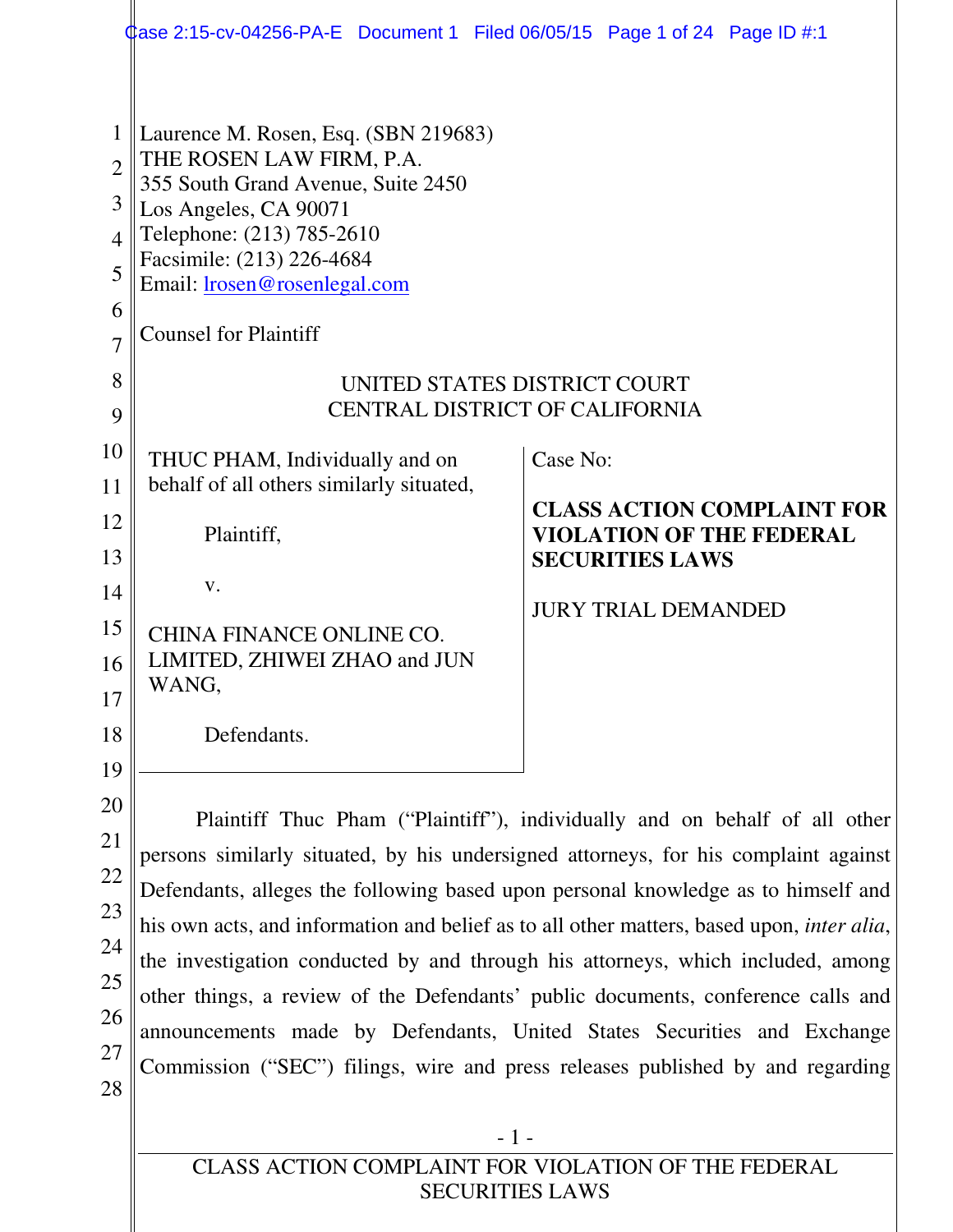1 2 3 4 China Finance Online Co. Limited, ("China Finance Online" or the "Company"), analysts' reports and advisories about the Company, and information readily obtainable on the Internet. Plaintiff believes that substantial evidentiary support will exist for the allegations set forth herein after a reasonable opportunity for discovery.

5

## **NATURE OF THE ACTION**

6 7 8 9 10 11 12 13 1. This is a federal securities class action on behalf of a class consisting of all persons other than Defendants who purchased or otherwise acquired China Finance Online American Depository Shares ("ADSs") between May 6, 2014 and June 3, 2015, both dates inclusive (the "Class Period"), seeking to recover compensable damages caused by Defendants' violations of the federal securities laws and to pursue remedies under Sections 10(b) and 20(a) of the Securities Exchange Act of 1934 (the "Exchange Act") and Rule 10b-5 promulgated thereunder, against the Company and certain of its top officials.

14 15 16 17 2. During the Class Period, Defendants issued materially false and misleading statements and omitted to state material facts that rendered their affirmative statements misleading as they related to the Company's financial performance, business prospects, and true financial condition.

18

### **JURISDICTION AND VENUE**

19 20 21 3. The claims asserted herein arise under and pursuant to §§10(b) and 20(a) of the Exchange Act (15 U.S.C. §§78j(b) and 78t(a)) and Rule 10b-5 promulgated thereunder by the SEC  $(17 \text{ C.F.R. } §240.10b-5)$ .

22 23 24 4. This Court has jurisdiction over the subject matter of this action pursuant to 28 U.S.C. §§ 1331 and 1337, and Section 27 of the Exchange Act, 15 U.S.C. § 78aa.

25 26 27 5. Venue is proper in this District pursuant to §27 of the Exchange Act and 28 U.S.C. §1391(b) as the alleged misleading public filings and press releases entered this district.

28

- 2 -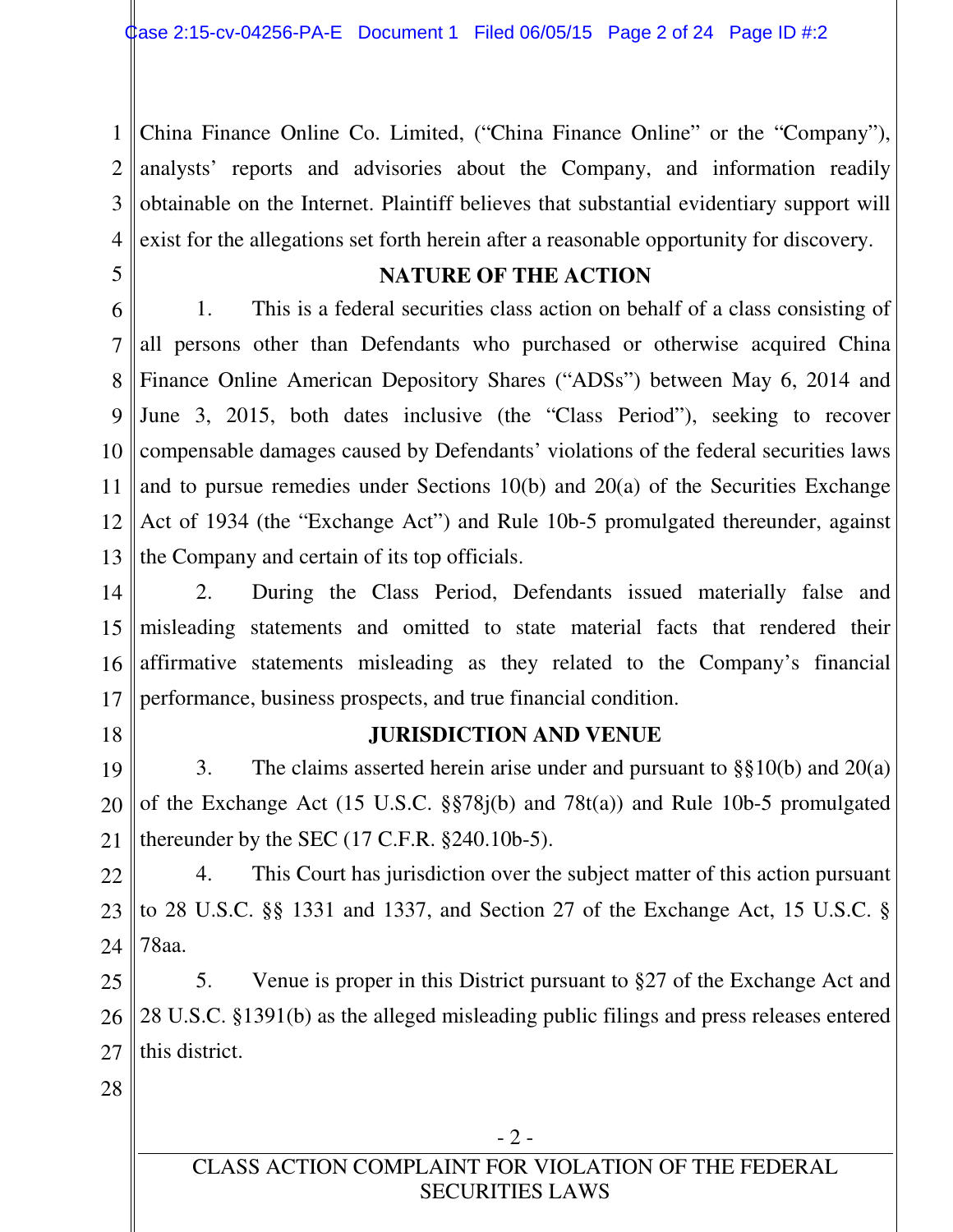1 2 3 4 6. In connection with the acts, conduct and other wrongs alleged in this Complaint, defendants, directly or indirectly, used the means and instrumentalities of interstate commerce, including but not limited to, the United States mail, interstate telephone communications and the facilities of the national securities exchange.

### **PARTIES**

6 7 8 7. Plaintiff, as set forth in the attached Certification, acquired China Finance securities at artificially inflated prices during the Class Period and was damaged upon the revelation of the alleged corrective disclosures.

9 10 11 12 13 8. Defendant China Finance Online is a Hong Kong corporation with its principal executive offices located at 9th Floor of Tower C, Corporate Square NO.35 Financial Street, Xicheng District Beijing 100033, China. China Finance Online's ADSs trade on the NASDAQ Global Market ("NASDAQ") under the ticker symbol "JRJC."

14 15 16 9. Defendant Zhiwei Zhao ("Zhao") served as China Finance Online's Chairman of the Board of Directors and Chief Executive Officer during the Class Period.

17 18 10. Defendant Jun Wang ("Wang") served as China Finance Online's Director and Chief Financial Officer Officer during the Class Period.

19 20 11. The defendants referenced above in ¶¶9-10 are sometimes referred to herein as the "Individual Defendants."

21

5

22

28

# **SUBSTANTIVE ALLEGATIONS Background**

23 24 25 26 27 12. China Finance Online is purportedly a leading web-based financial services company in China. The Company provides Chinese retail investors with online access to securities and commodities trading services, wealth management products, securities investment advisory services, as well as financial database and analytics services to institutional customers.

### **Related Party Transactions**

# - 3 -

CLASS ACTION COMPLAINT FOR VIOLATION OF THE FEDERAL SECURITIES LAWS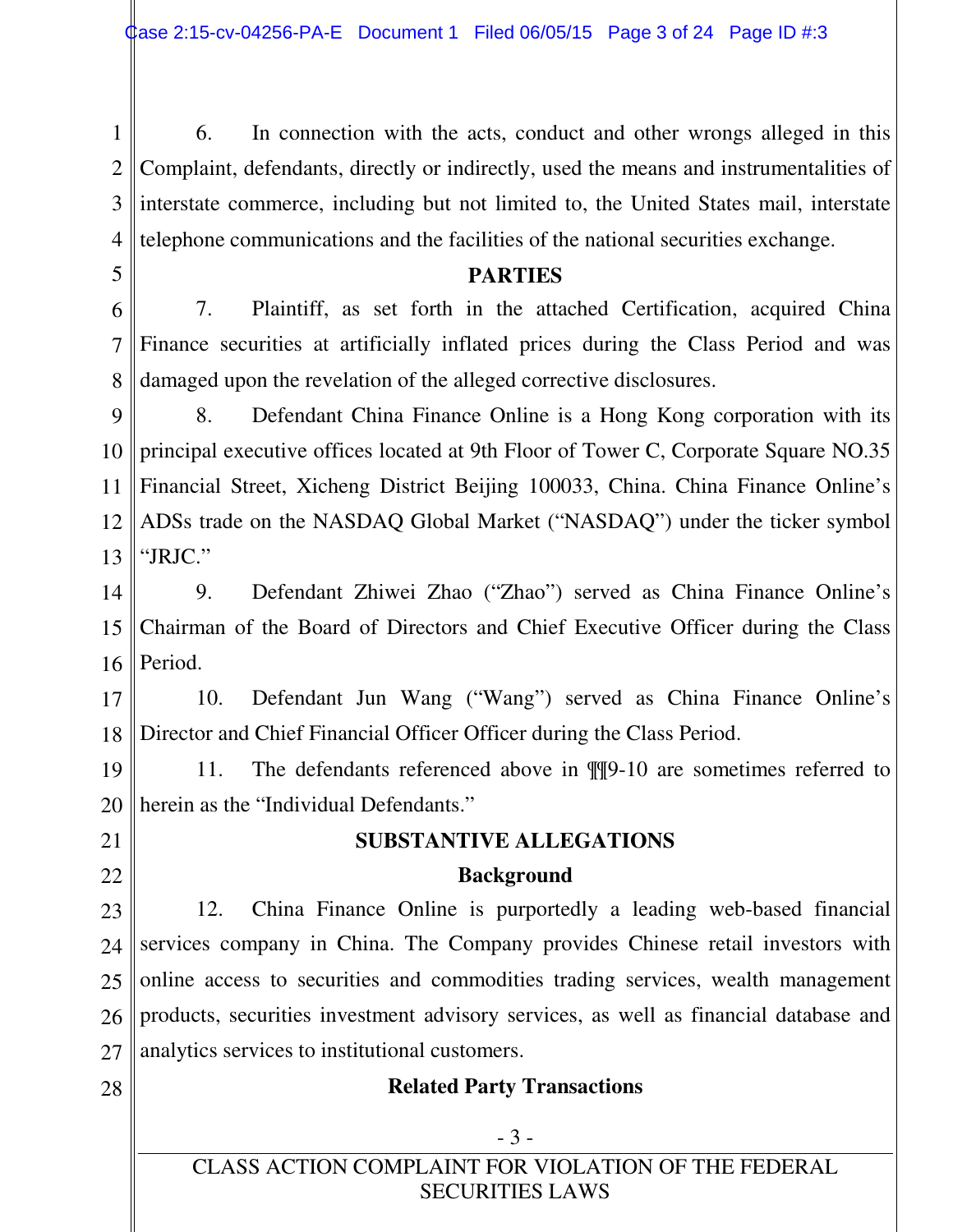1 2 3 4 5 6 7 8 13. Statement of Financial Accounting Standards ("SFAS") No. 57 and No. 850 provide that a public company's "[f]inancial statements shall include disclosures of material related party transactions." SFAS No. 57 ¶ 2; 850-10-50-1. "Related party transactions" include those between "an enterprise and its principal owners, management, or members of their immediate families" and those between a company and its "affiliates." SFAS No. 57 ¶ 1; 850-10-05-3. "Affiliate" includes any company that is under common control or management with the public company. SFAS No. 57  $\P$  24(a, b): 850-10-20.

9 10 14. Financial Statements not in compliance with GAAP are presumed to be misleading. SEC Regulation S-X, 17 C.F.R. § 210.4-01.

11

### **Materially False and Misleading Statements Issued During the Period**

12 13 14 15 16 15. The Class Period beings on May 6, 2014 when China Finance Online filed its Form 20-F for the fiscal year ended December 31, 2013 (the "2013 20-F") with the SEC, which was signed by Defendant Wang. The 2013 20-F contained signed certifications pursuant to the Sarbaries-Oxley Act of 2002 ("SOX") by Defendants Shen and Yang attesting to the accuracy of the Form 20-F.

17 18 19 16. The 2013 20-F described the Company's investment contract with Langfang Shengshi Real Estate Development Co., Ltd. (the "Langfang Developer"), stating in part:

20

21 22 23 24 25 26 27 28 In order to enhance our return on cash, on March 19, 2013, we entered into a real estate investment contract with the Langfang Developer and four original shareholders of Langfang Developer. Pursuant to the investment contract with the Langfang Developer, at closing, we invested an aggregate \$22,142,400 in consideration for 49% of the Langfang Developer's equity interest. Langfang Developer used the invested amount to purchase land and develop a real estate project thereon located in Langfang City, Hebei Province. This investment was funded by our current capital resources. And we don't expect this investment has a material adverse effect to our liquidity and working capital, for the foreseeable future. In November 2013, we transferred our equity stake in the Langfang Developer for a total consideration of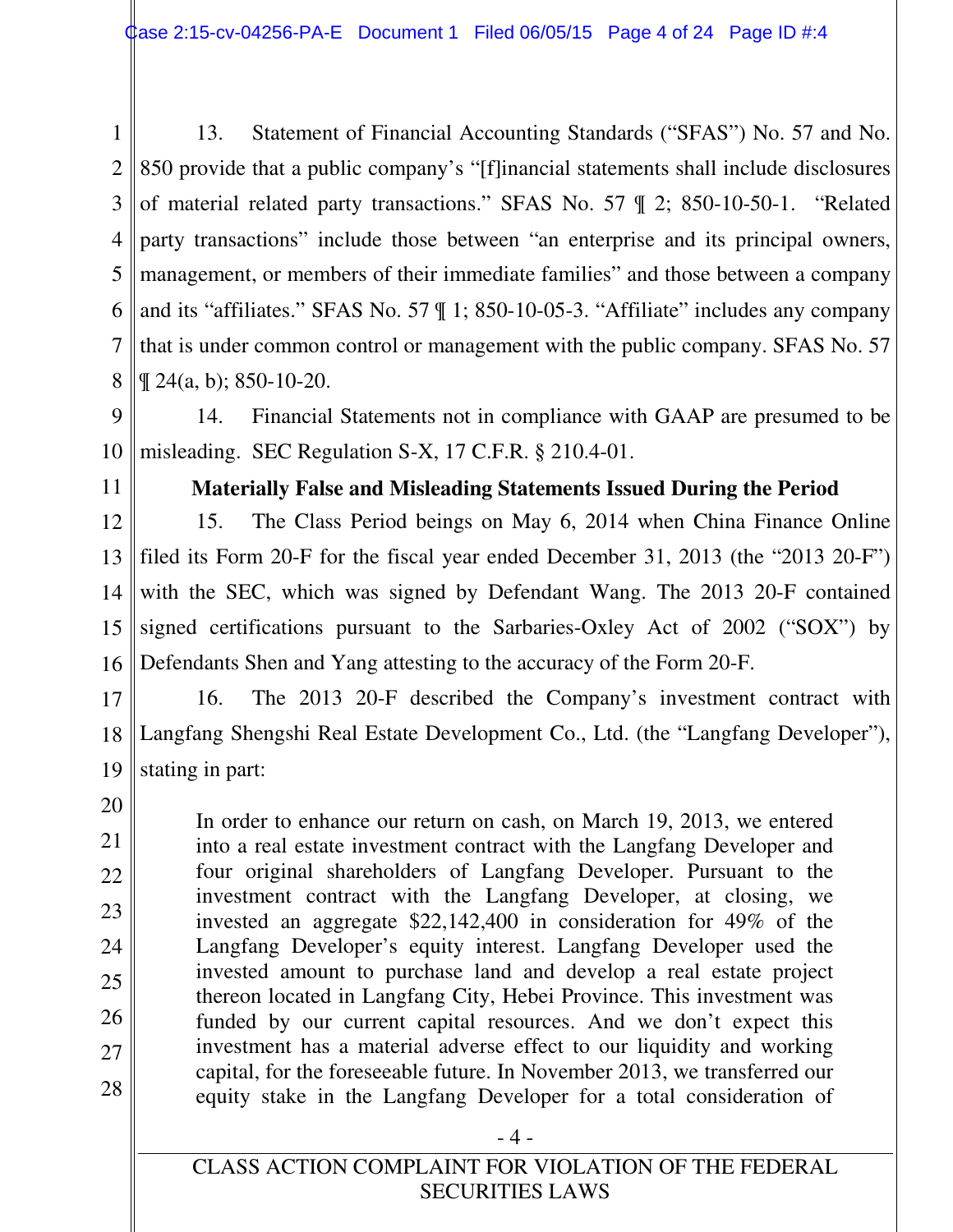2

3

4

5

6

7

8

9

10

11

12

13

14

15

27

\$24,930,702, which is being paid to us in several installments. As of December 31, 2013, we have collected \$11,481,244 in cash and expected to collect the remaining \$13,449,458 by September 20, 2014. In addition, we extended a loan of \$10,333,120 to the Langfang Developer at a monthly interest rate of 1.5%. As of December 31, 2013, the total principal outstanding and interest receivable was \$10,753,111, which amount we expected to collect by September 20, 2014. The uncollected consideration and loans are secured by one-hundred percent of Langfang Developer's equity interest.

17. The 2013 20-F stated the following with regards to related party transactions:

### **Contractual arrangements with CFO Newrand and its shareholders**

We entered into a series of contractual arrangements with CFO Newrand and its nominee shareholders (i.e., Lin Yang and Linghai Ma) in 2008 (the "CFO Newrand VIE Contracts"). Please refer to our 2008 Annual Report on Form 20-F for a detailed description of the CFO Newrand VIE Contracts.

16 17 18 19 20 21 22 23 24 25 26 On January 11, 2012, we entered into (i) a framework agreement on exercising purchase option with Lin Yang and the parties thereunder, and (ii) a framework agreement on exercising purchase option with Linghai Ma and the parties thereunder. Pursuant to the framework agreements, Lin Yang subscribed and contributed the increased registered capital of CFO Newrand using the loans rendered by CFO Software. Upon the capital increase, Lin Yang's shareholding percentage in CFO Newrand increased from 17.5% to 45% while Linghai Ma's shareholding percentage in CFO Newrand decreased from 82.5% to 55%. In addition, on the same date, each of Linghai Ma and Lin Yang entered into a purchase option agreement with CFO Newrand and CFO Software respectively. The terms of these two agreements are substantially the same as the purchase option agreement entered into by and among CFO Beijing, Zhiwei Zhao and Jun Wang in respect of their equity interests in CFO Fuhua.

#### 28 **Contractual arrangements with Fortune Yingchuang (Beijing) Technology Co., Ltd. ("CFO Yingchuang") and its shareholders**

- 5 -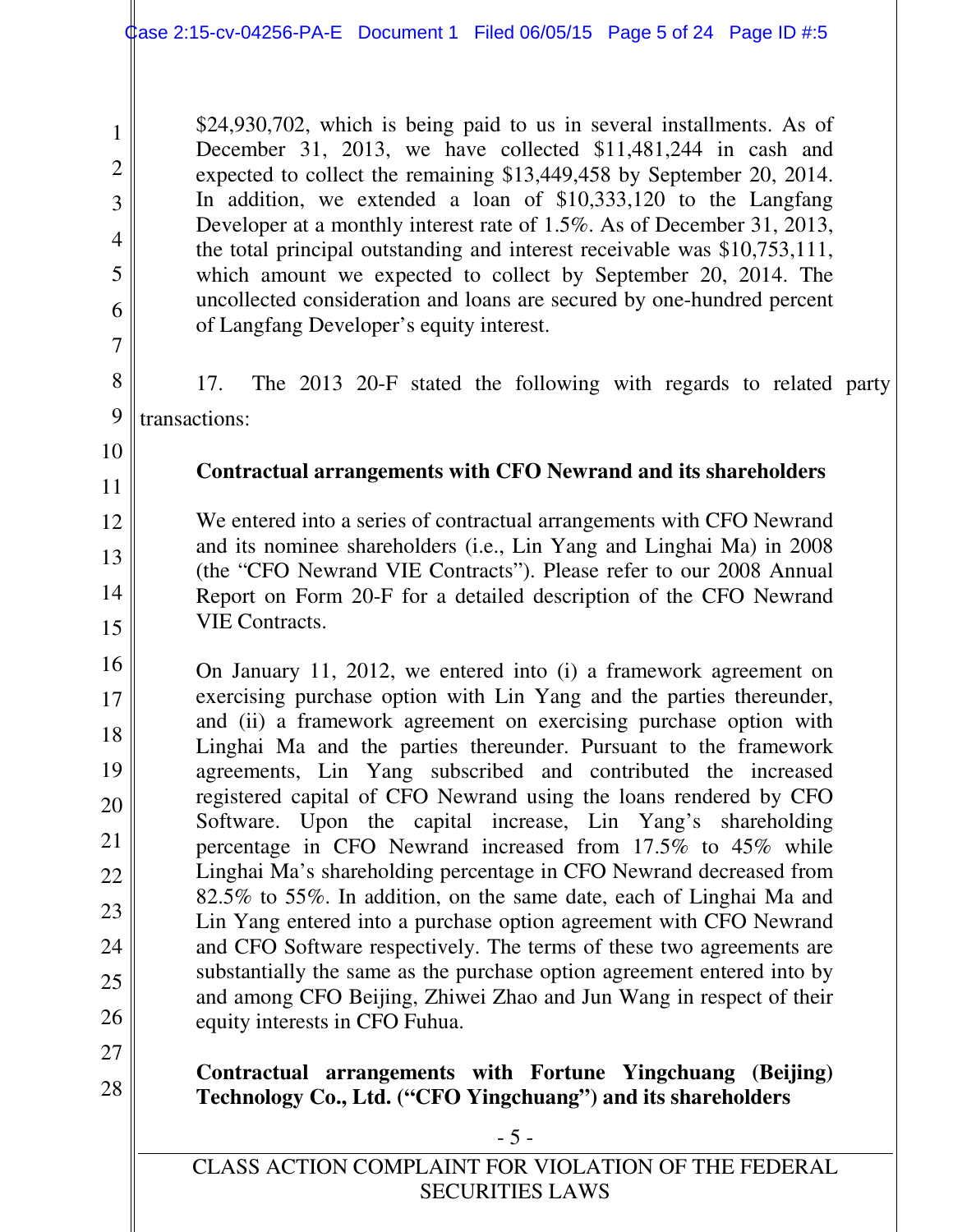We entered into a framework agreement on exercising purchase option and certain ancillary agreements including a loan agreement, an equity transfer agreement and an equity pledge agreement on November 1, 2012 with Yang Yang and the parties thereunder (collectively, the "CFO Yingchuang VIE Amendments"). Pursuant to the CFO Yingchuang VIE Amendments, we exercised the purchase option by designating Ying Zhu to purchase all of the equity interests held by Yang Yang in CFO Yingchuang. Upon the equity transfer, Ying Zhu replaced Yang Yang as a shareholder of CFO Yingchuang, holding 45% of the equity interests in CFO Yingchuang. Ying Zhu and Lin Yang pledged all of their equity interests in CFO Yingchuang to CFO Chuangying to guarantee the payment obligations of CFO Yingchuang under the technical support agreement and the strategic consulting agreement between CFO Yingchuang and CFO Chuangying.

## **Contractual arrangements with Shanghai Shangtong Information Technology Co., Ltd. ("CFO Shangtong") and its shareholders**

14 15 16 17 18 19 20 21 22 23 We entered into a framework agreement on exercising purchase option and certain ancillary agreements including a loan agreement, an equity transfer agreement and an equity pledge agreement on December 1, 2012 with Yuting Zhou and the parties thereunder (collectively, the "CFO Shangtong VIE Amendments"). Pursuant to the CFO Shangtong VIE Amendments, we exercised the purchase option by designating Xun Zhao to purchase all of the equity interests held by Yuting Zhou in CFO Shangtong. Upon the equity transfer, Xun Zhao replaced Yuting Zhou as a shareholder of CFO Shangtong, holding 45% of the equity interests in CFO Shangtong. Xun Zhao and Juanjuan Wang pledged all of their equity interests in CFO Shangtong to CFO Software to guarantee the payment obligations of CFO Shangtong under the technical support agreement and the strategic consulting agreement between CFO Shangtong and CFO Software.

24

25

1

2

3

4

5

6

7

8

9

10

11

12

13

### **Contractual arrangements with CFO Chuangying and its shareholders**

- 26
- 27 28 We entered into a series of contractual arrangements with CFO Chuangying and its nominee shareholders (i.e., Zhiwei Zhao and Jun Wang) on November 1, 2012 in (the "CFO Chuangying VIE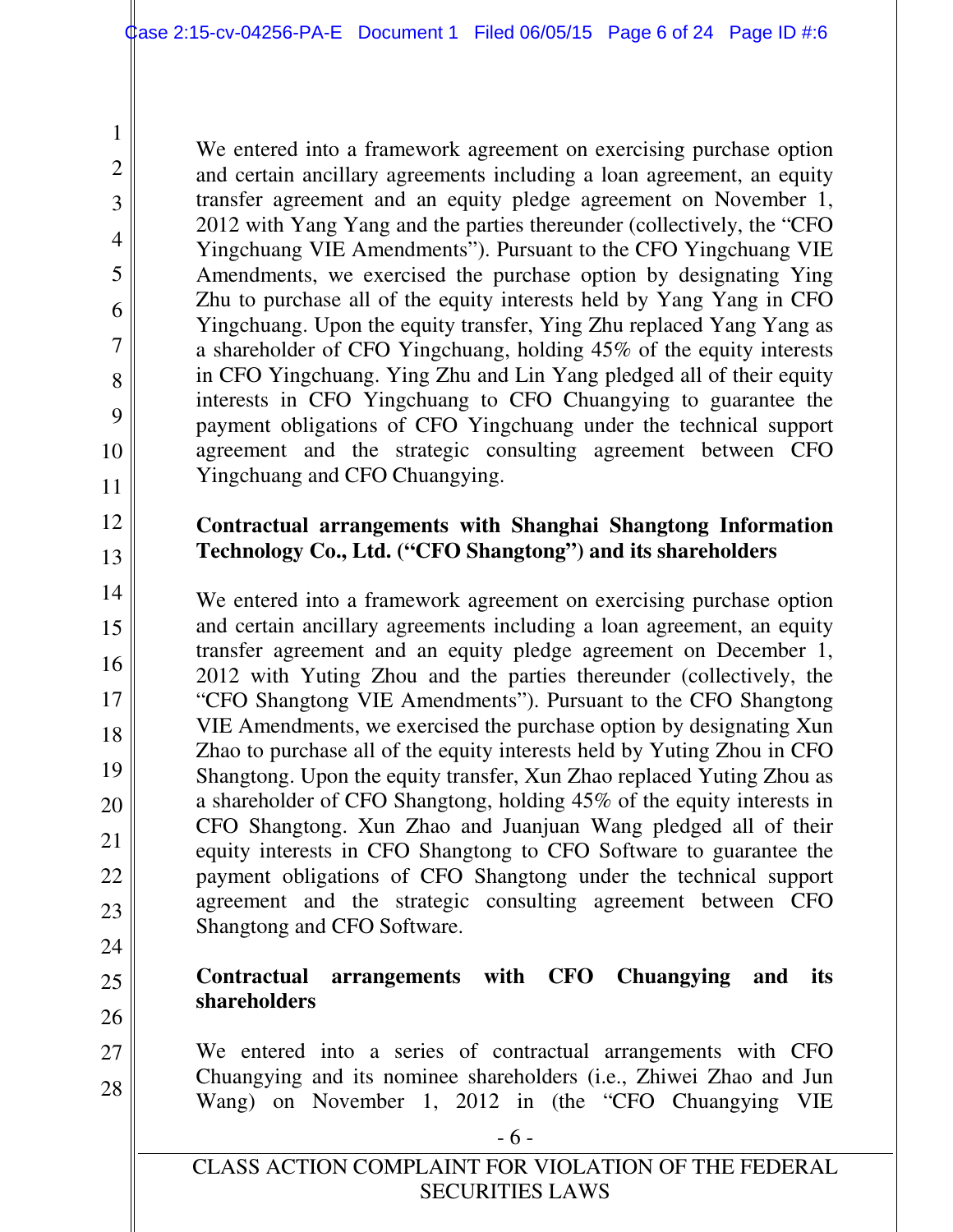2

3

4

5

6

7

8

9

10

15

26

27

28

Contracts"). The CFO Chuangying VIE Contracts are similar to agreements we had entered into with CFO Fuhua and its shareholders, specifically:

Loan Agreement. We entered into a loan agreement with Zhiwei Zhao to extend to Mr. Zhao a loan in the amount of RMB 8,277,500, for the sole purpose of financing his contribution to the registered capital of CFO Chuangying. Zhiwei Zhao can only repay the loans by transferring all of his interest in CFO Chuangying to us or a third party designated by us. When Zhiwei Zhao transfers his interest in CFO Chuangying to us or our designee, if the actual transfer price is higher than the principal amount of the loans, the amount exceeding the principal amount of the loans will be deemed as interest accrued on such loans and repaid by Zhiwei Zhao to us.

11 12 13 14 We entered into a loan agreement with Jun Wang to extend to Mr. Wang a loan in the amount of RMB 6,772,500 for the sole purpose of financing his contribution to the registered capital of CFO Chuangying subject to the same terms and conditions as the loan agreement we entered into with Zhiwei Zhao as discussed above.

16 17 18 19 20 21 22 23 24 25 Purchase Option Agreement. Pursuant to a purchase option and cooperation agreement, or the purchase option agreement, entered into among Zhiwei Zhao, Jun Wang, CFO Chuangying and CFO Software on November 1, 2012, Zhiwei Zhao and Jun Wang jointly granted CFO Software an exclusive option to purchase all or any portion of their equity interest in CFO Chuangying, and CFO Chuangying granted us an exclusive option to purchase all of its assets if and when (1) such purchase is permitted under applicable PRC law and (2) to the extent permitted by law, Zhiwei Zhao and/or Jun Wang ceases to be a director or employee of CFO Chuangying, or either Zhiwei Zhao or Jun Wang desires to transfer his equity interest in CFO Chuangying to a party other than the existing shareholders of CFO Chuangying. We may purchase such interest or assets ourselves or designate another party to purchase such interest or assets.

Voting arrangement. Each of Zhiwei Zhao and Jun Wang delivered an executed proxy to us with respect to their voting rights as shareholders of CFO Chuangying.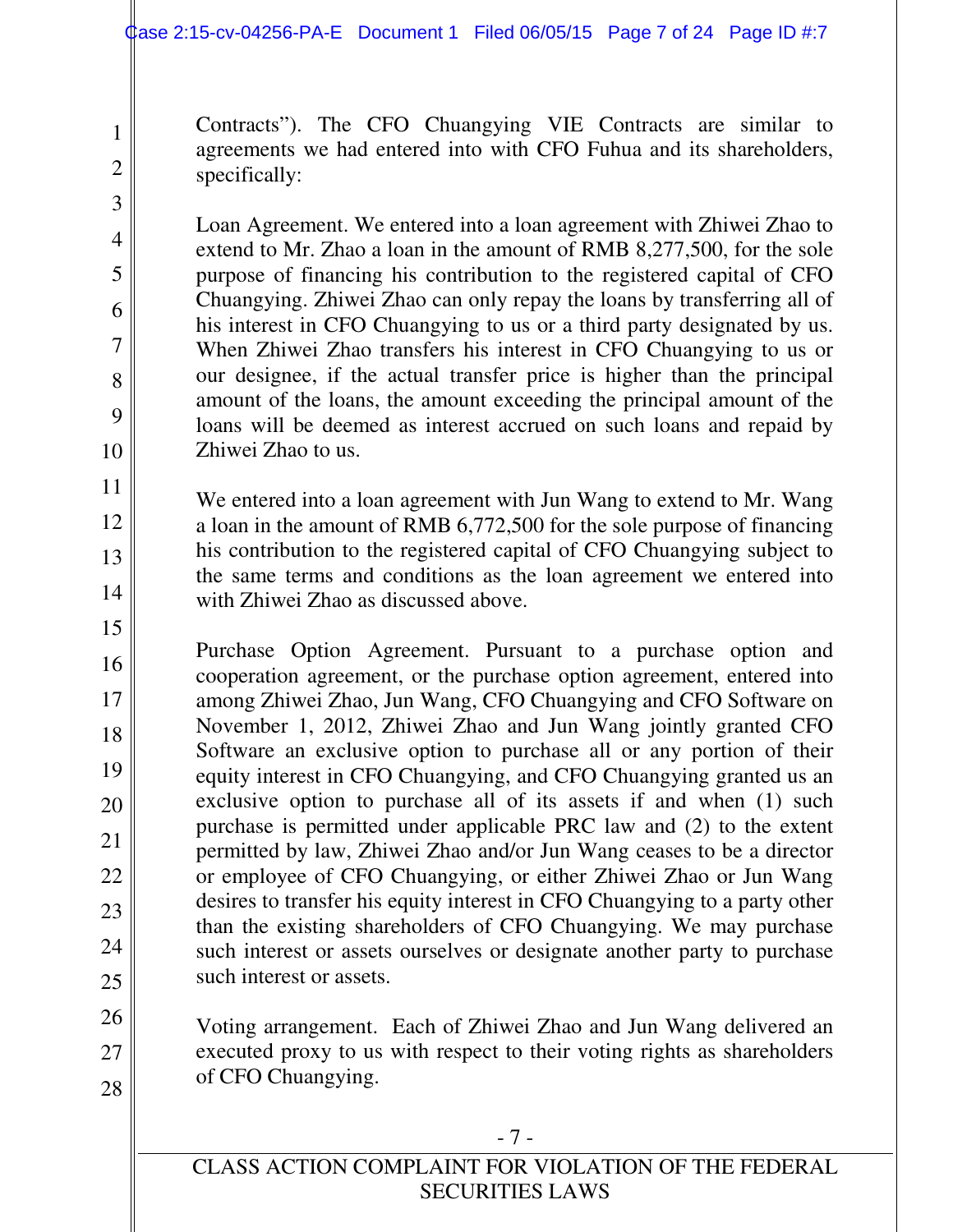Share Pledge Agreement. Pursuant to a share pledge agreement, dated November 1, 2012, Zhiwei Zhao and Jun Wang have pledged all of their equity interest in CFO Chuangying to CFO Software to secure the payment obligations of CFO Chuangying under the technical support agreement and the strategic consulting agreement between CFO Chuangying and CFO Software.

6 7 8 9 10 11 12 13 14 15 16 17 We entered into a framework agreement on exercising purchase option and certain ancillary agreements including a loan agreement, an equity transfer agreement and an equity pledge agreement on November 15, 2012 with Zhiwei Zhao, Jun Wang and the parties thereunder (collectively, the "CFO Chuangying VIE Amendments"). Pursuant to the CFO Chuangying VIE Amendments, we exercised the purchase option under the purchase option agreement by (i) designating Xiaowei Wang to purchase all of the equity interests held by Zhiwei Zhao in CFO Chuangying and (ii) designating Na Zhang to purchase all of the equity interests held by Jun Wang in CFO Chuangying. Upon the equity transfer, Xiaowei Wang and Na Zhang became the nominee shareholders of CFO Chuangying, holding 55% and 45% of the equity interests in CFO Chuangying respectively. Xiaowei Wang and Na Zhang pledged all of their equity interests in CFO Chuangying to CFO Software to guarantee the payment obligations of CFO Chuangying under the technical support agreement and the strategic consulting agreement between CFO Chuangying and CFO Software.

18

1

2

3

4

5

19 20 The English translation of the forms of VIE contracts are attached as Exhibits [4.4-4.10] to this Annual Report on Form 20-F and incorporated herein by reference.

21 22

23

24

25

26

27

28

18. The statements referenced in ¶¶15-17above were materially false and/or misleading because they misrepresented and failed to disclose the following adverse facts, which were known to Defendants or recklessly disregarded by them, including that: (1) Defendant Zhao had an indirect equity interest in Langfang Developer at the time of the Company's investment; (2) the Company's financial statements contain GAAP violations by failing to disclose the investment in Langfang Developer as a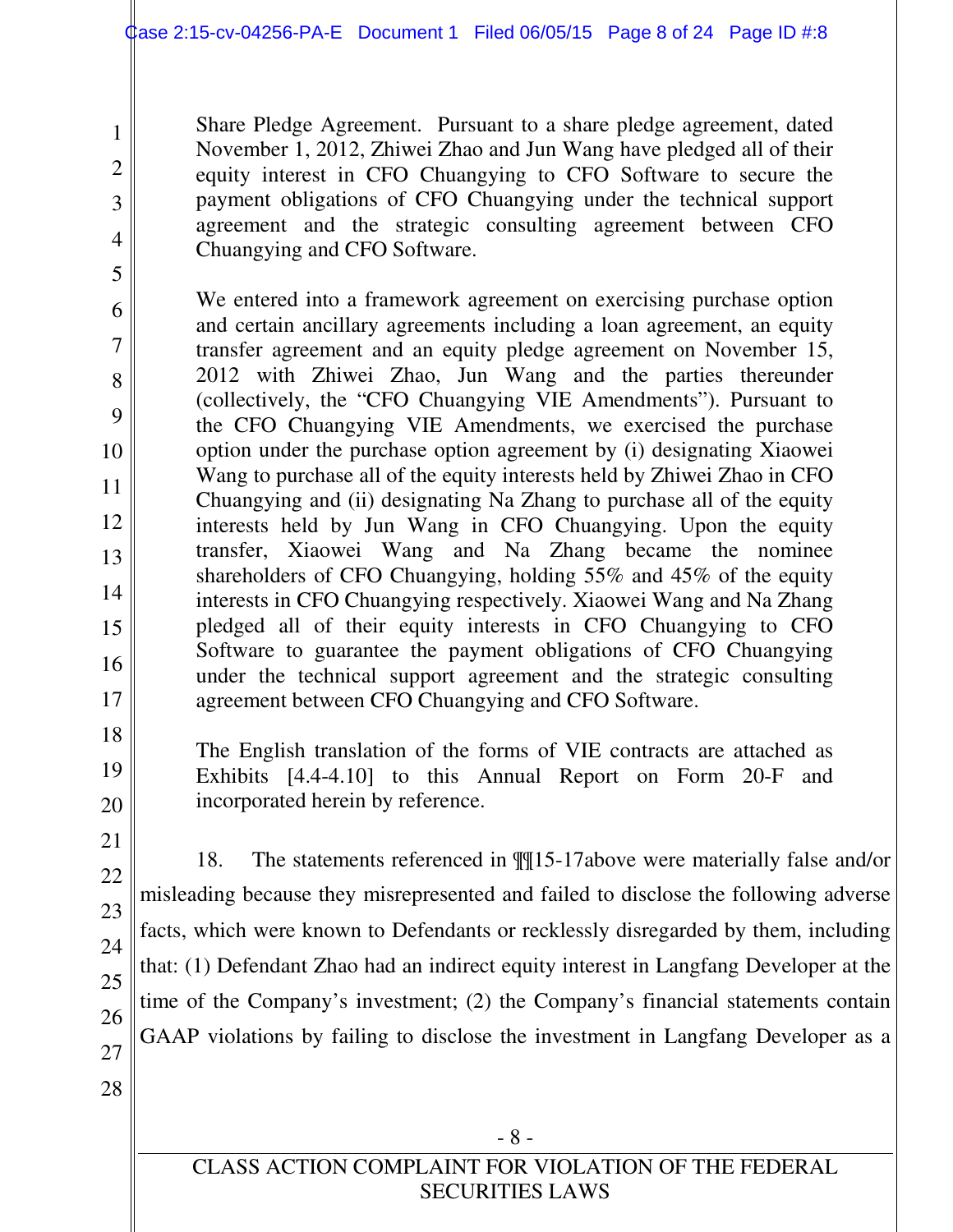1 related party transaction; (3) as a result of the foregoing, China Finance Online public 2 statements were materially false and misleading at all relevant times.

3 4 5 6 19. On April 27, 2015 China Finance Online filed its Form 20-F for the fiscal year ended December 31, 2014 (the "2014 20-F") with the SEC, which was signed by Defendant Wang. The 2013 20-F contained signed certifications pursuant to SOX by Defendants Zhao and Wang attesting to the accuracy of the Form 20-F.

7 8 20. The 2014 20-F described the Company's variable interest entities (VIEs) and their respective business sectors, stating in part:

9 ll

| 9        | Variable interest entities:                                                                                        |                              |                     |            |                                                   |
|----------|--------------------------------------------------------------------------------------------------------------------|------------------------------|---------------------|------------|---------------------------------------------------|
| 10       | Beijing Fuhua Innovation Technology Development Co.,<br>Ltd. ("CFO Fuhua")                                         | Beijing, Dec.<br><b>PRC</b>  | 31.<br>2000         | Nil        | Web portal and advertising service                |
| 11<br>12 | Shanghai Chongzhi Co., Ltd. ("CFO Chongzhi")                                                                       | Shanghai, Jun.<br><b>PRC</b> | 6,<br>2008          | Nil        | Subscription service                              |
| 13       | Fortune (Beijing) Qicheng Technology Co., Ltd. ("CFO<br>Qicheng")                                                  | Beijing, Dec.<br><b>PRC</b>  | 18,<br>2009         | <b>Nil</b> | N/A                                               |
| 14       | Shenzhen Newrand Securities Advisory and Investment Co., Shenzhen, Oct.<br>Ltd.<br>("CFO Newrand")                 | PRC                          | 17,<br>2008         | Nil        | Securities investment advising                    |
| 15<br>16 | Shanghai Stockstar Securities Advisory and Investment Co., Shanghai, Nov.<br>Ltd.                                  | <b>PRC</b>                   | 5.<br>2009          | <b>Nil</b> | Securities investment advising                    |
| 17       | ("CFO Securities Consulting")<br>Shanghai Stockstar Wealth Management Co., Ltd.<br>("Stockstar Wealth Management") | Shanghai, Apr.<br><b>PRC</b> | 12.<br>2011         | Nil        | N/A                                               |
| 18<br>19 | Subsidiaries of variable interest entities:<br>Shanghai Meining Computer Software Co., Ltd. ("CFO<br>Meining")     | Shanghai, Oct.<br><b>PRC</b> | 1.                  | Nil        | Web portal, advertising,<br>subscription, and SMS |
| 20       | Shenzhen Newrand Securities Training Center ("CFO<br>Newrand Training")                                            | Shenzhen, Oct.<br><b>PRC</b> | 2006<br>17,<br>2008 | <b>Nil</b> | Securities investment training                    |
| 21<br>22 | Fortune (Beijing) Huiying Investment Consulting Co., Ltd.<br>("CFO Huiying")                                       | Beijing, Dec.<br><b>PRC</b>  | 18,<br>2009         | Nil        | N/A                                               |
| 23       | Shenzhen Tahoe Investment and Development Co., Ltd<br>("CFO Tahoe")                                                | Shenzhen, Sep.<br><b>PRC</b> | 30,<br>2013         | <b>Nil</b> | N/A                                               |
| 24       | Shenzhen Shangtong Software Co., Ltd. ("CFO Shenzhen<br>Shangtong")                                                | Shenzhen, Sep.<br><b>PRC</b> | 23,<br>2009         | Nil        | N/A                                               |
| 25<br>26 | Zhengjin (Fujian) Precious Metals Investment Co., Ltd.<br>("CFO Zhengjin Fujian")                                  | Fujian,<br><b>PRC</b>        | Jan.<br>6,<br>2013  | <b>Nil</b> | Precious metals brokerage                         |
| 27       | Zhengjin (Shanghai) Precious Metals Investment Co., Ltd.<br>("CFO Zhengjin Shanghai")                              | Shanghai, Dec.<br><b>PRC</b> | 12,<br>2013         | Nil        | Precious metals brokerage                         |
| 28       | Zhengjin (Tianjin) Precious Metals Investment Co., Ltd.<br>("CFO Zhengjin Tianjin")                                | Tianjin,<br><b>PRC</b>       | Jul.<br>23,         | Nil        | Precious metals brokerage                         |
|          |                                                                                                                    | $-9-$                        |                     |            |                                                   |
|          | CLASS ACTION COMPLAINT FOR VIOLATION OF THE FEDERAL<br><b>SECURITIES LAWS</b>                                      |                              |                     |            |                                                   |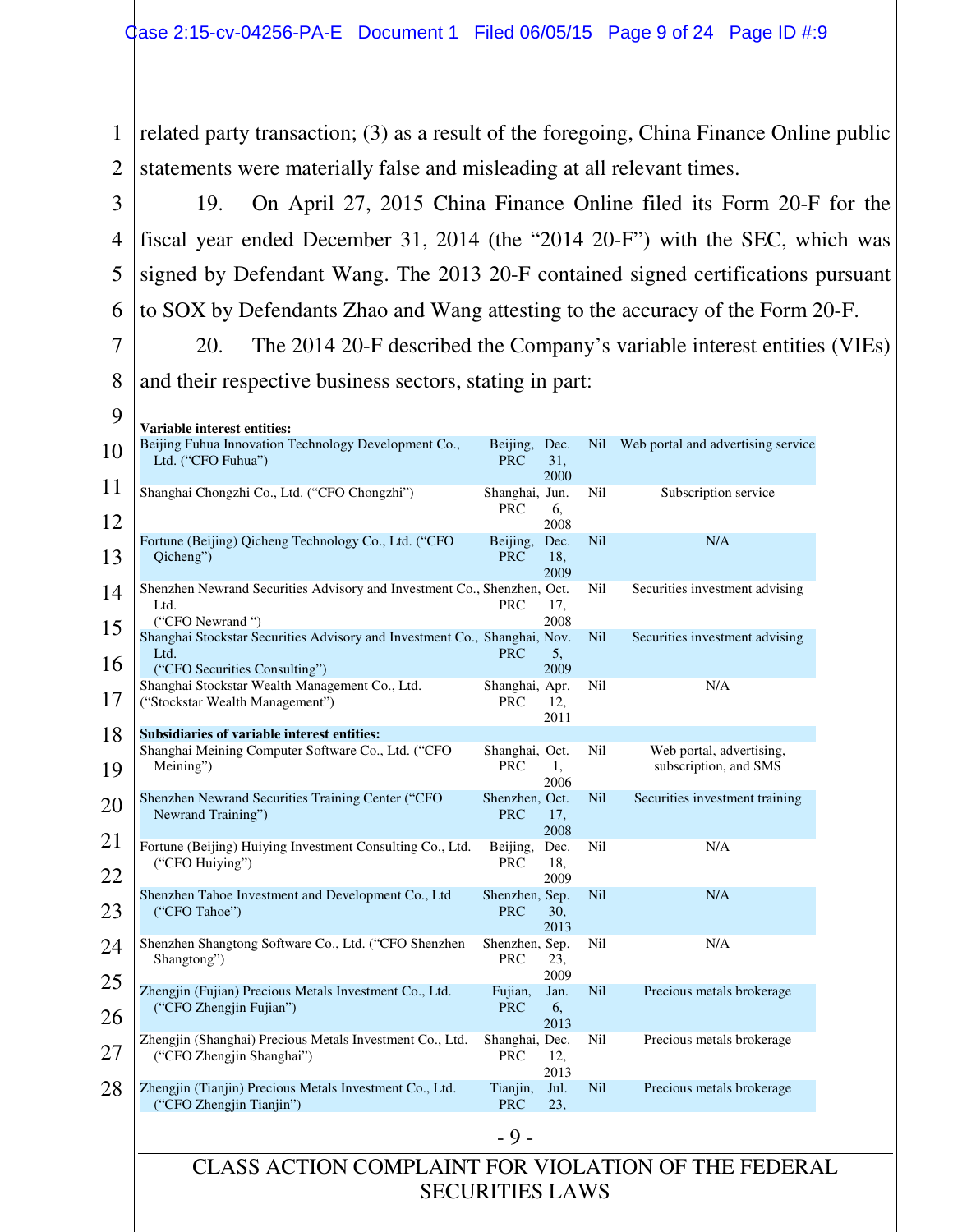### Case 2:15-cv-04256-PA-E Document 1 Filed 06/05/15 Page 10 of 24 Page ID #:10

|                |                                                                                                                 |                             | 2013                |            |                                   |
|----------------|-----------------------------------------------------------------------------------------------------------------|-----------------------------|---------------------|------------|-----------------------------------|
| $\overline{2}$ | Henghui (Tianjin) Precious Metals Investment Co., Ltd.<br>("CFO Henghui")                                       | Tianjin,<br><b>PRC</b>      | Sep.<br>30,<br>2013 | Nil        | Precious metals brokerage         |
| 3              | Zhengjin (Beijing) Wisdom Petroleum and Chemical<br>Investment Management Co., Ltd. ("CFO Zhengjin<br>Beijing") | Beijing,<br><b>PRC</b>      | Jan.<br>13.<br>2014 | <b>Nil</b> | N/A                               |
| 4              | Yinglibao (Beijing) Technology Co., Ltd. ("CFO<br>Yinglibao")                                                   | Beijing,<br><b>PRC</b>      | Jan.<br>15,<br>2014 | Nil        | Internet-based financial platform |
| 6              | Zhengjin (Qingdao) Wisdom Trading Co., Ltd. ("CFO<br>Zhengjin Qingdao")                                         | Qingdao, Sep.<br><b>PRC</b> | 4.<br>2014          | Nil        | N/A                               |
| 7              | Zhengjin (Jiangsu) Precious Metals Co., Ltd. ("CFO<br>Zhengjin Jiangsu")                                        | Nanjing, Nov.<br><b>PRC</b> | 19.<br>2014         | Nil        | Precious metals brokerage         |

8

9 10 11 12 13 14 21. The statements referenced in ¶¶19-20 above were materially false and/or misleading because they misrepresented and failed to disclose the following adverse facts, which were known to Defendants or recklessly disregarded by them, including that: (1) Defendant Zhao had suddenly resigned from his positions at three key Chinese VIE subsidiaries of the Company; and (2) as a result of the foregoing, China Finance Online public statements were materially false and misleading at all relevant times.

15

### **THE TRUTH EMERGES**

16 17 18 19 20 21 22 22. On June 3, 2015, GeoInvesting, LLC published a report on China Finance Online (the "GeoInvesting Report") asserting, among other things, that: (1) the most current SAIC records show that Defendant Zhao suddenly resigned from his positions at three key Chinese VIE subsidiaries of JRJC over the period of March and April of 2015; and (2) at the time of the Company's investment in Langfang Developer, Defendant Zhao had an indirect equity interest in Langfang Developer. The GeoInvesting report stated, in part:

- 23
- 24
- 25

26

27

28

### **CEO Zhao Suddenly Resigned from the Management of Three of JRJC's Key Chinese VIE Subsidiaries**

For U.S. investors, JRJC's legal issues are compounded by the risky VIE structure of its Chinese operations. As many authors have previously noted, VIE structures often entail significant risks, especially when a company's main Chinese operating subsidiaries are VIEs controlled by a

- 10 -

CLASS ACTION COMPLAINT FOR VIOLATION OF THE FEDERAL SECURITIES LAWS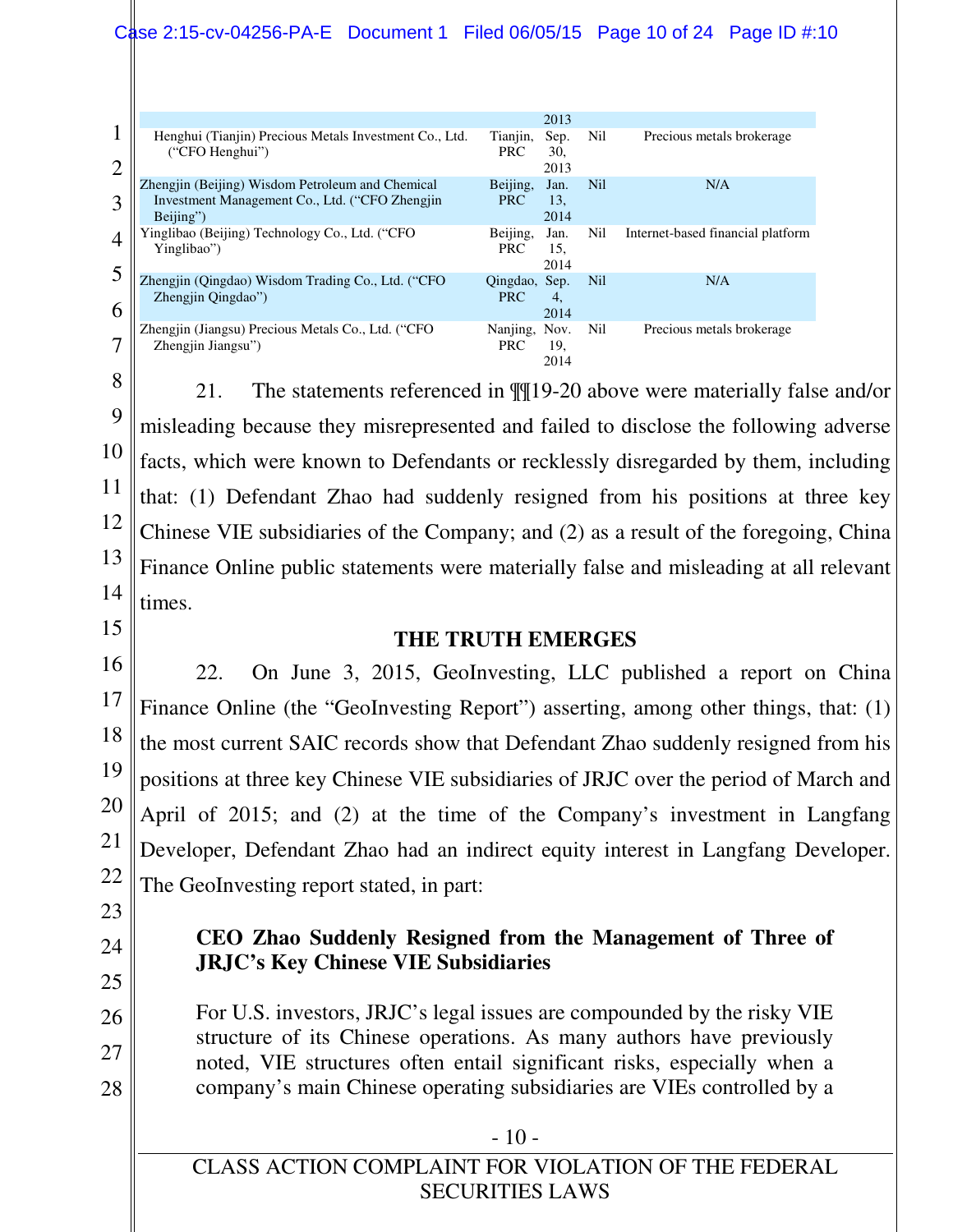2

3

4

5

6

7

8

9

10

11

12

13

14

15

16

17

18

19

20

21

22

23

24

25

26

27

28

person who is in legal trouble. JRJC historically did a poor job disclosing its VIE structure, which was recently questioned by the SEC, resulting in JRJC filing an amended 2013 20-F on April 21, 2015 that added more detailed disclosures and related risks. Despite the additional disclosure, JRJC failed to disclose the resignation of CEO Zhao from key VIE management posts made in the weeks prior to the April 27, 2015 filing of its 2014 20-F.

We obtained and reviewed the SAIC records of JRJC's Chinese VIE and directly owned operating subsidiaries. **To our surprise, updated SAIC records show that CEO Zhao suddenly resigned as director, legal representative, and general manager of three key Chinese VIE subsidiaries over the course of the last few months. JRJC has failed to disclose Zhao's resignations to investors.**

The following are the three key VIE subsidiaries that reported the resignation of Zhao in updated SAIC filings:

1. Beijing Fuhua Innovation Technology Development Co., Ltd. Beijing Fuhua is the VIE that owns JRJC's flagship web portal, jrj.com. Chairman Zhao resigned as legal representative, executive director and general manager on March 26, 2015. CFO Jun Wang was appointed as Zhao's replacement. A translated screenshot of the Beijing online SAIC record appears below:

- 11 -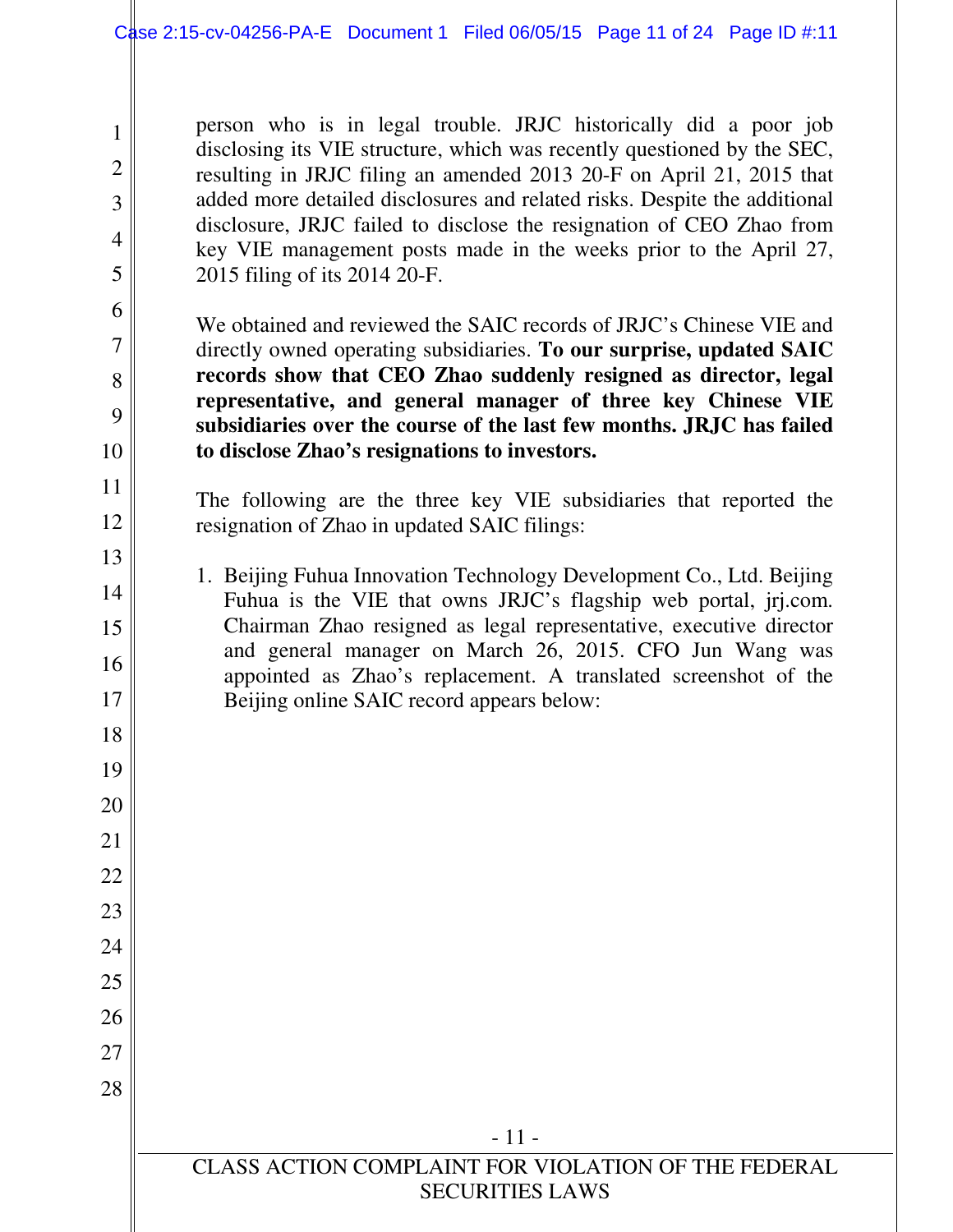|        |                                                                               |                                   |                              |                              | Beijing Fuhua Innovation Technology<br>Development Co., Ltd.                                                                                                                                                                                                                   |
|--------|-------------------------------------------------------------------------------|-----------------------------------|------------------------------|------------------------------|--------------------------------------------------------------------------------------------------------------------------------------------------------------------------------------------------------------------------------------------------------------------------------|
|        |                                                                               |                                   | 基本信息                         |                              |                                                                                                                                                                                                                                                                                |
|        | 注册号 110102001866667                                                           |                                   |                              |                              | 名称 北京富华创新科技发展有限责任公司                                                                                                                                                                                                                                                            |
|        | 注册资本 1000 万元                                                                  | 类型 有限责任公司(自然人投资或控股)               |                              | 法定代表人 王军<br>成立日期 2000年12月13日 |                                                                                                                                                                                                                                                                                |
|        |                                                                               | 住所 北京市西城区金融大街35号国际企业大厦(座938-941室) |                              |                              |                                                                                                                                                                                                                                                                                |
|        |                                                                               |                                   |                              |                              |                                                                                                                                                                                                                                                                                |
|        |                                                                               |                                   | Corporate Change Information |                              |                                                                                                                                                                                                                                                                                |
|        | Change items                                                                  | Content before change             |                              | Content after change         | Change date                                                                                                                                                                                                                                                                    |
|        |                                                                               |                                   | 变更信息                         |                              |                                                                                                                                                                                                                                                                                |
| 法定代表人  | 变更事项<br>起志伟                                                                   | 变更前内容                             | 王军                           | 变更后内容                        | 变更日期<br>2015-03-26                                                                                                                                                                                                                                                             |
|        | 董事(理事)、经理、监事<br>译题                                                            |                                   |                              |                              | 2015-03-26                                                                                                                                                                                                                                                                     |
|        | Legal representative<br>Zhiwei Zhao                                           |                                   | Jun Wang                     |                              | 03/26/2015                                                                                                                                                                                                                                                                     |
|        |                                                                               |                                   |                              |                              |                                                                                                                                                                                                                                                                                |
| 1      | 赵志伟*                                                                          | 执行董事                              | $\mathbf{1}$                 | 王军。                          | 执行董事                                                                                                                                                                                                                                                                           |
| 2<br>3 | 赵志伟*<br>王军                                                                    | 总经理<br>监事                         | $\overline{2}$<br>3          | 王辈。<br>张娜                    | 经理<br>监事                                                                                                                                                                                                                                                                       |
|        | Zhiwei Zhao                                                                   | <b>Executive Director</b>         |                              | Jun Wang                     | <b>Executive Director</b>                                                                                                                                                                                                                                                      |
|        | Zhiwei Zhao                                                                   | <b>General Manager</b>            |                              | Jun Wang                     | <b>General Manager</b>                                                                                                                                                                                                                                                         |
|        |                                                                               |                                   |                              |                              |                                                                                                                                                                                                                                                                                |
|        | 2. Shanghai Meining Computer Software Co., Ltd. Shanghai Meining is<br>below: |                                   |                              |                              | the VIE that owns JRJC's other flagship web portal, stockstar.com.<br>Chairman Zhao resigned as legal representative and director on April<br>8, 2015. CFO Jun Wang was appointed as Zhao's replacement. A<br>translated screenshot of the Shanghai online SAIC record appears |
|        |                                                                               |                                   |                              |                              |                                                                                                                                                                                                                                                                                |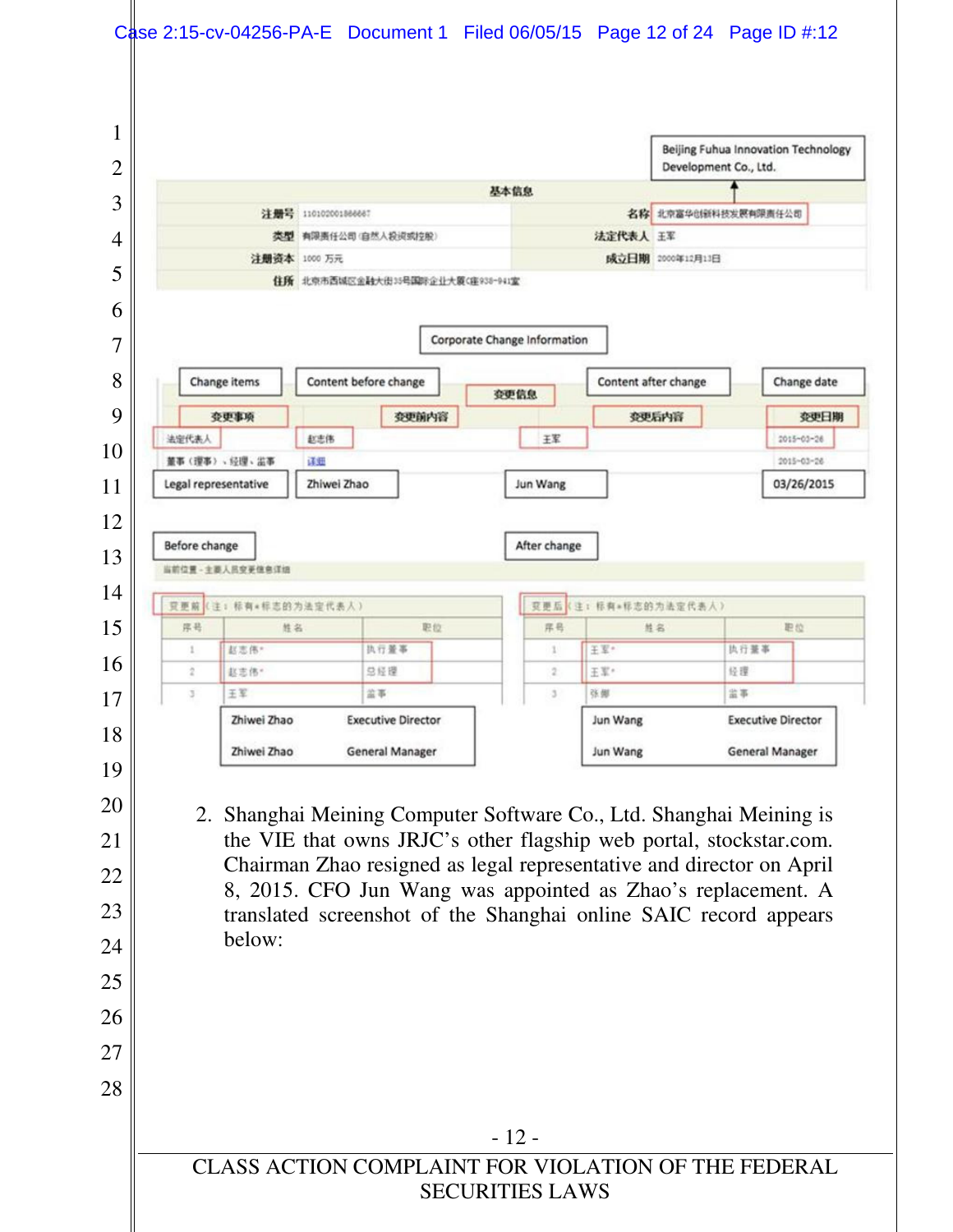|                      |                                                                                                                                                                                         |                              | Software Co., Ltd    | Shanghai Meining Computer |
|----------------------|-----------------------------------------------------------------------------------------------------------------------------------------------------------------------------------------|------------------------------|----------------------|---------------------------|
|                      |                                                                                                                                                                                         | 基本信息                         |                      |                           |
| 注册号                  | 310104000167663                                                                                                                                                                         |                              | 名称                   | 上海美宁计算机软件有限公司             |
|                      | 类型 有限责任公司(自然人投资或控股的法人独资)                                                                                                                                                                |                              | 法定代表人 王军             |                           |
|                      | 注册资本 1164.63万人民币                                                                                                                                                                        |                              | 成立日期 2000年2月23日      |                           |
|                      | 住所 上海市徐汇区乐山路33号五号楼西楼                                                                                                                                                                    |                              |                      |                           |
|                      |                                                                                                                                                                                         | Corporate Change Information |                      |                           |
| Change items         | Content before change                                                                                                                                                                   |                              | Content after change | Change date               |
|                      |                                                                                                                                                                                         | 变更信息                         |                      |                           |
| 变更事项<br>经理备案         | 变更前内容<br>洪格                                                                                                                                                                             | 变更后内容<br>王军                  |                      | 变更日期<br>2015年4月8日         |
| 兰事备案                 | 王娟娟                                                                                                                                                                                     | 王娟娟                          |                      | 2015年4月8日                 |
| 意程备案                 | 无                                                                                                                                                                                       | 2015-03-30 重程备案              |                      | 2015年4月8日                 |
| 法定代表人变更              | 赵志伟                                                                                                                                                                                     | 王军                           |                      | 2015年4月8日                 |
| 董事各案                 | 朱颖:赵志伟:王军;赵志伟                                                                                                                                                                           | 王军                           |                      | 2015年4月8日                 |
| Legal representative | Zhiwei Zhao                                                                                                                                                                             | Jun Wang                     |                      | 04/08/2015                |
| Directors            | Yin Zhu; Zhiwei Zhao; Jun Wang                                                                                                                                                          | Jun Wang                     |                      | 04/08/2015                |
|                      | Stockstar is a VIE that, along with its affiliates, are key to JRJC's<br>precious metals trading business, which in total contributed 72% of                                            |                              |                      |                           |
|                      | JRJC's 2014 revenues. Chairman Zhao resigned as a director on<br>April 17, 2015. No replacement was named. A translated screenshot<br>of the Shanghai online SAIC record appears below: |                              |                      |                           |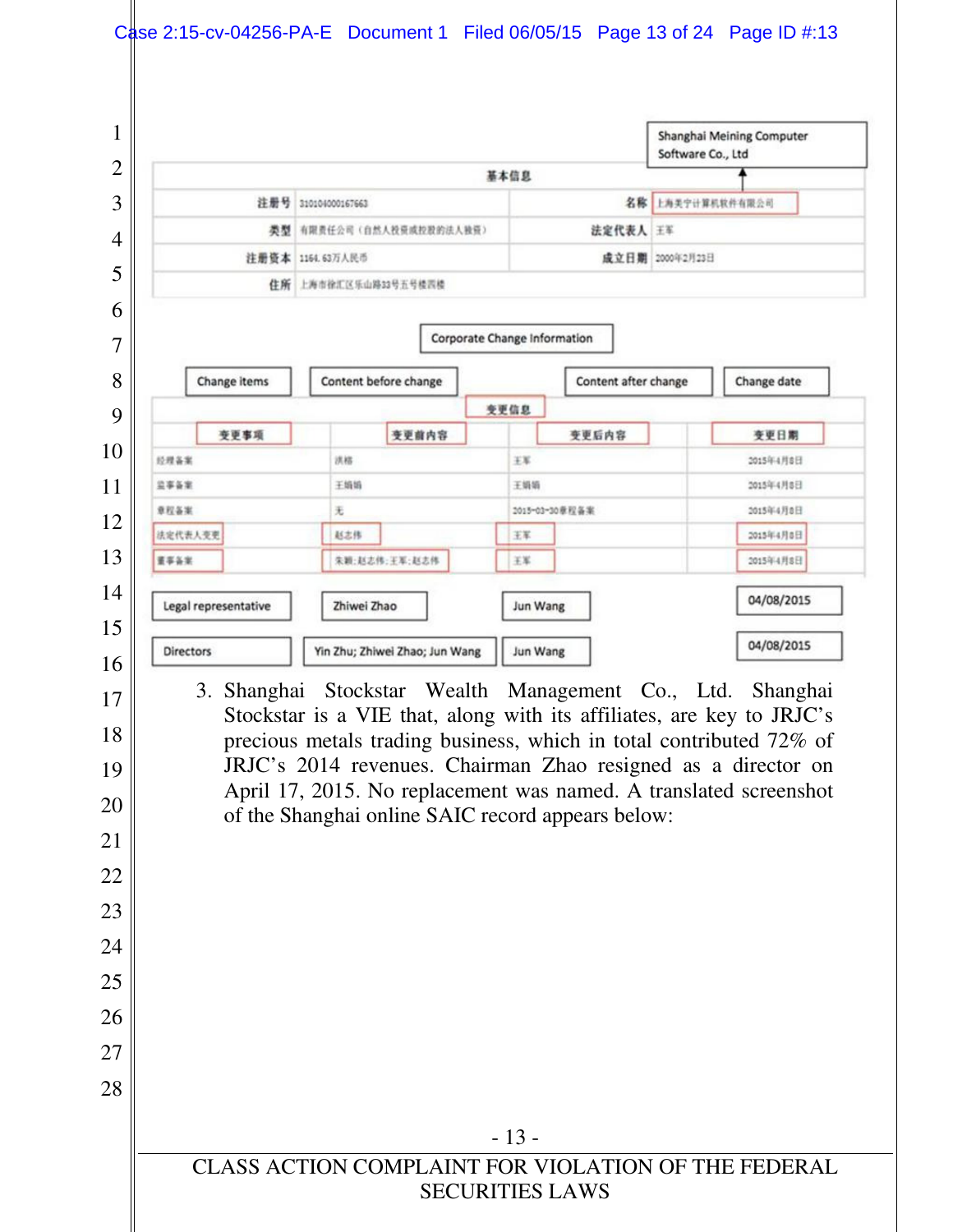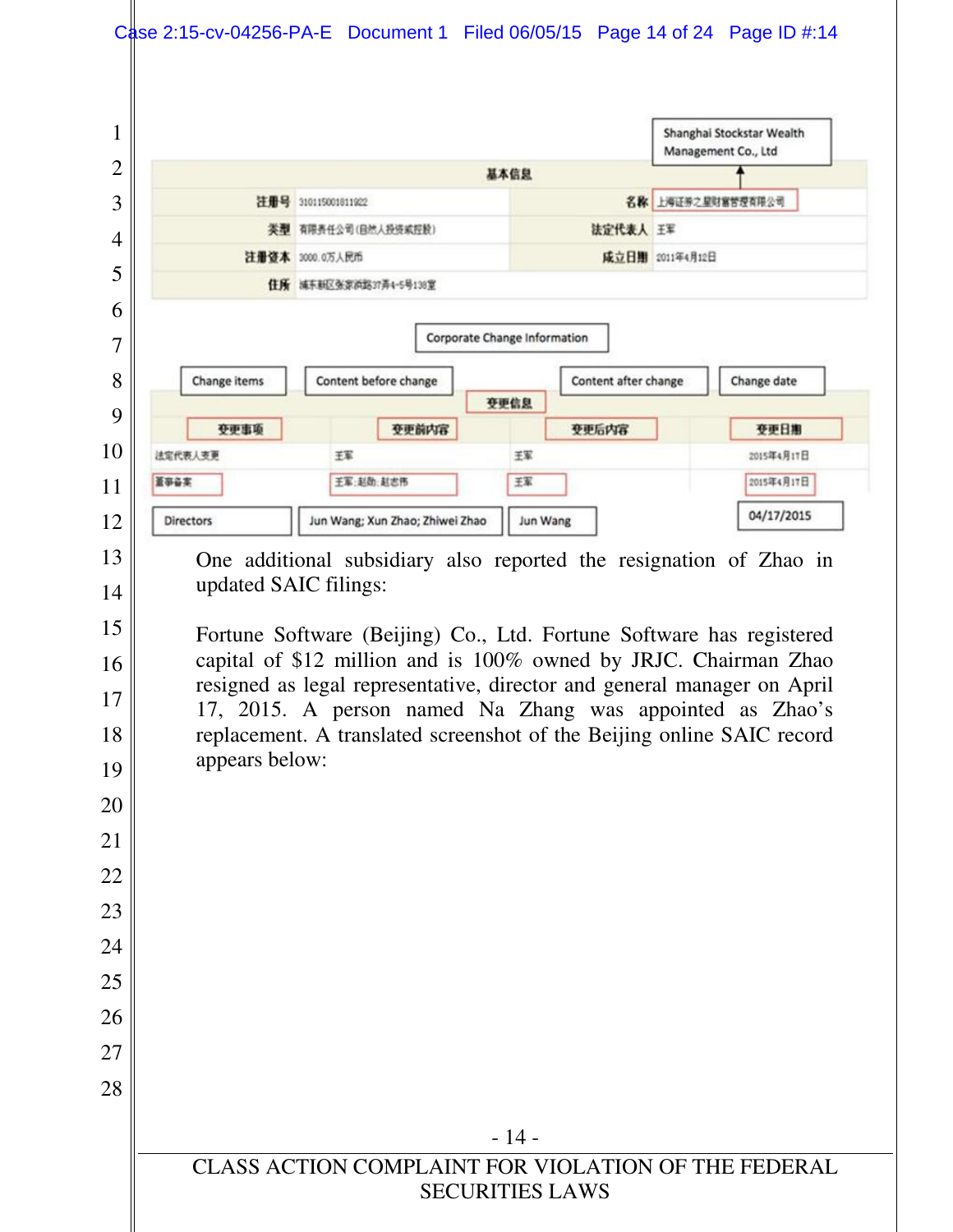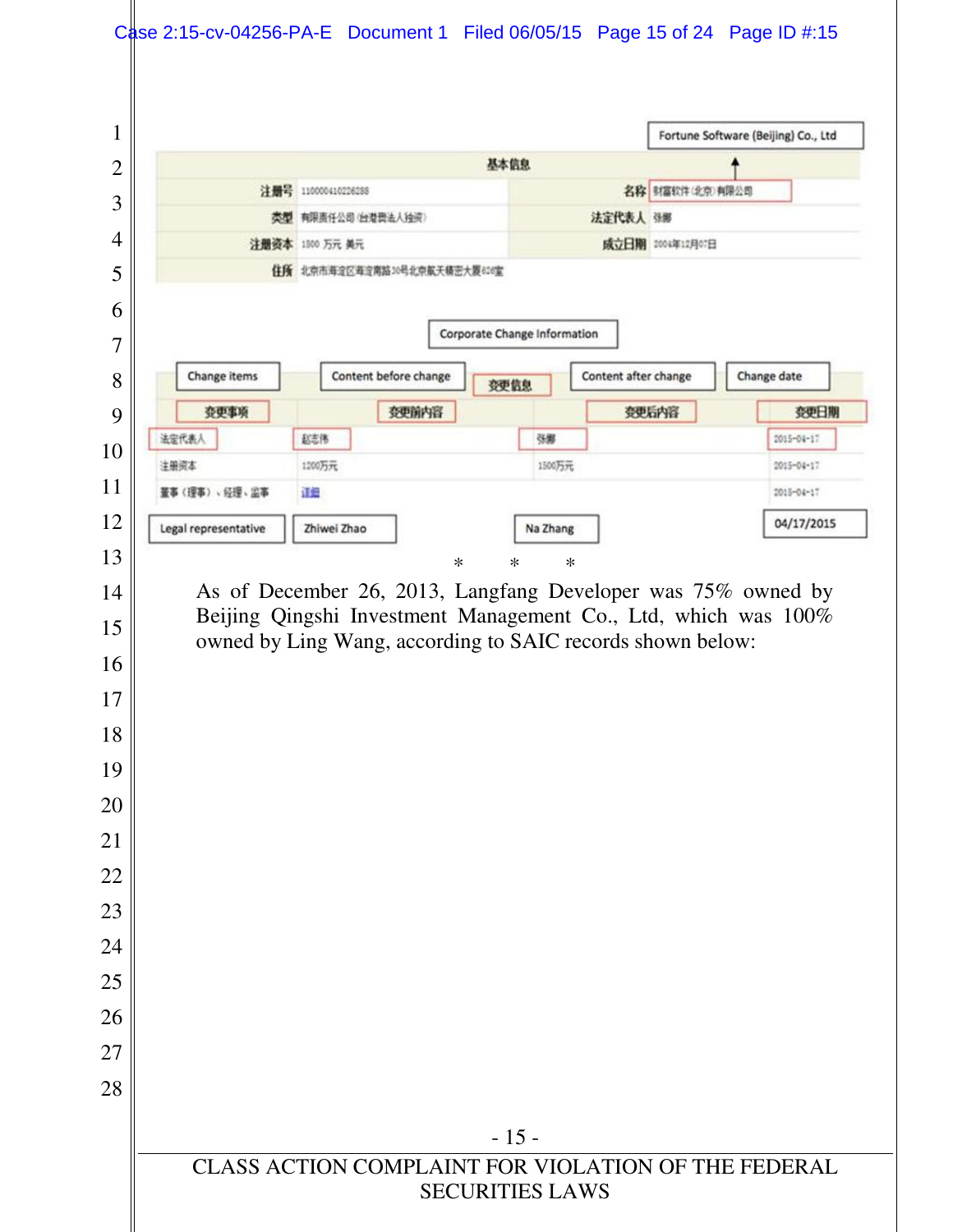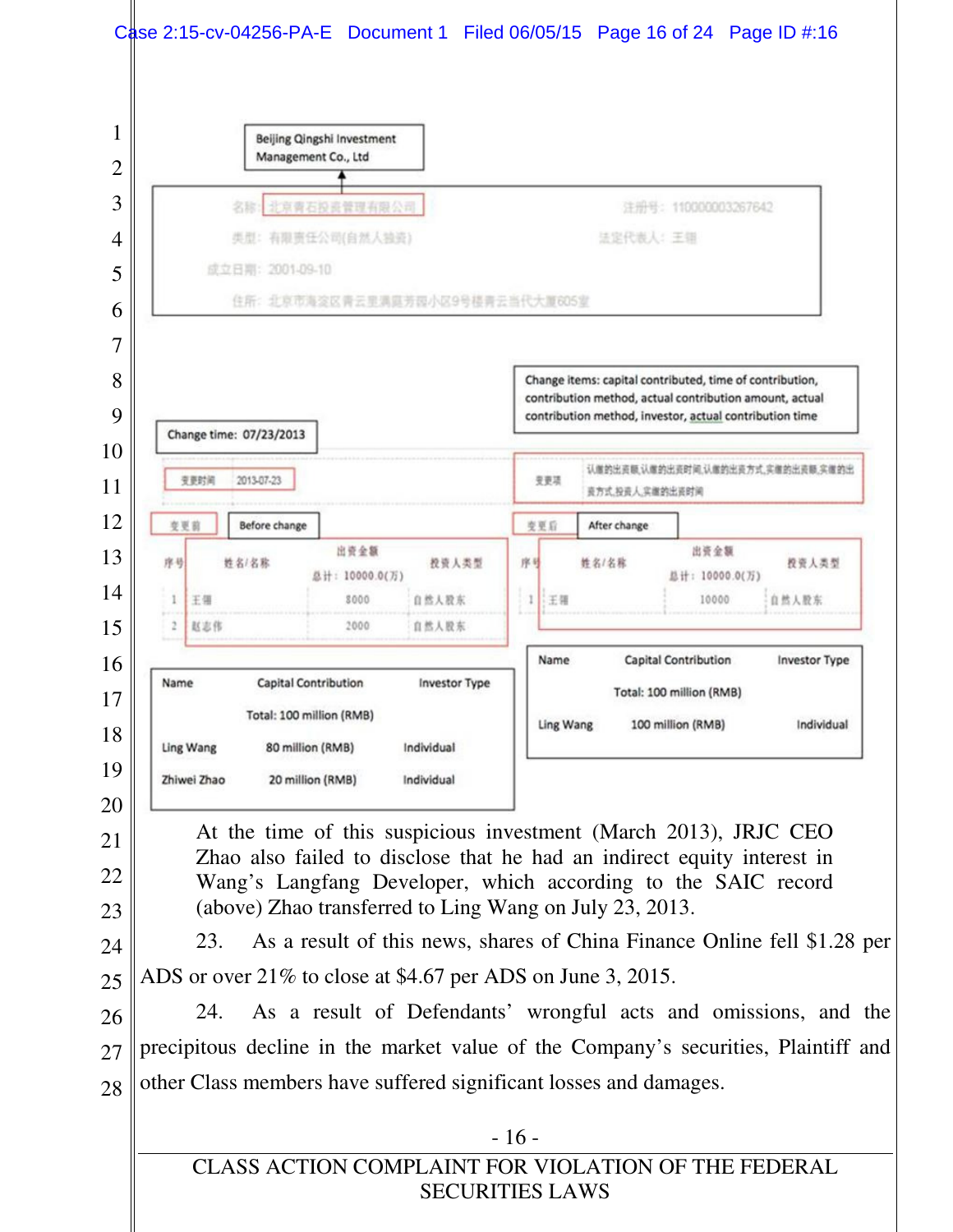22

23

24

25

### **PLAINTIFF'S CLASS ACTION ALLEGATIONS**

3 4 5 6 7 8  $\overline{Q}$ 25. Plaintiff brings this action as a class action pursuant to Federal Rule of Civil Procedure  $23(a)$  and  $(b)(3)$  on behalf of a Class, consisting of all those who purchased or otherwise acquired China Finance Online ADSs traded on NASDAQ during the Class Period (the "Class"); and were damaged upon the revelation of the alleged corrective disclosures. Excluded from the Class are Defendants herein, the officers and directors of the Company, at all relevant times, members of their immediate families and their legal representatives, heirs, successors or assigns and any entity in which Defendants have or had a controlling interest.

10 11 12 13 14 15 16 17 18 26. The members of the Class are so numerous that joinder of all members is impracticable. Throughout the Class Period, China Finance Online securities were actively traded on NASDAQ. While the exact number of Class members is unknown to Plaintiff at this time and can be ascertained only through appropriate discovery, Plaintiff believes that there are hundreds or thousands of members in the proposed Class. Record owners and other members of the Class may be identified from records maintained by China Finance Online or its transfer agent and may be notified of the pendency of this action by mail, using the form of notice similar to that customarily used in securities class actions.

19 20 21 27. Plaintiff's claims are typical of the claims of the members of the Class as all members of the Class are similarly affected by Defendants' wrongful conduct in violation of federal law that is complained of herein.

28. Plaintiff will fairly and adequately protect the interests of the members of the Class and has retained counsel competent and experienced in class and securities litigation. Plaintiff has no interests antagonistic to or in conflict with those of the Class.

26 27 28 29. Common questions of law and fact exist as to all members of the Class and predominate over any questions solely affecting individual members of the Class. Among the questions of law and fact common to the Class are: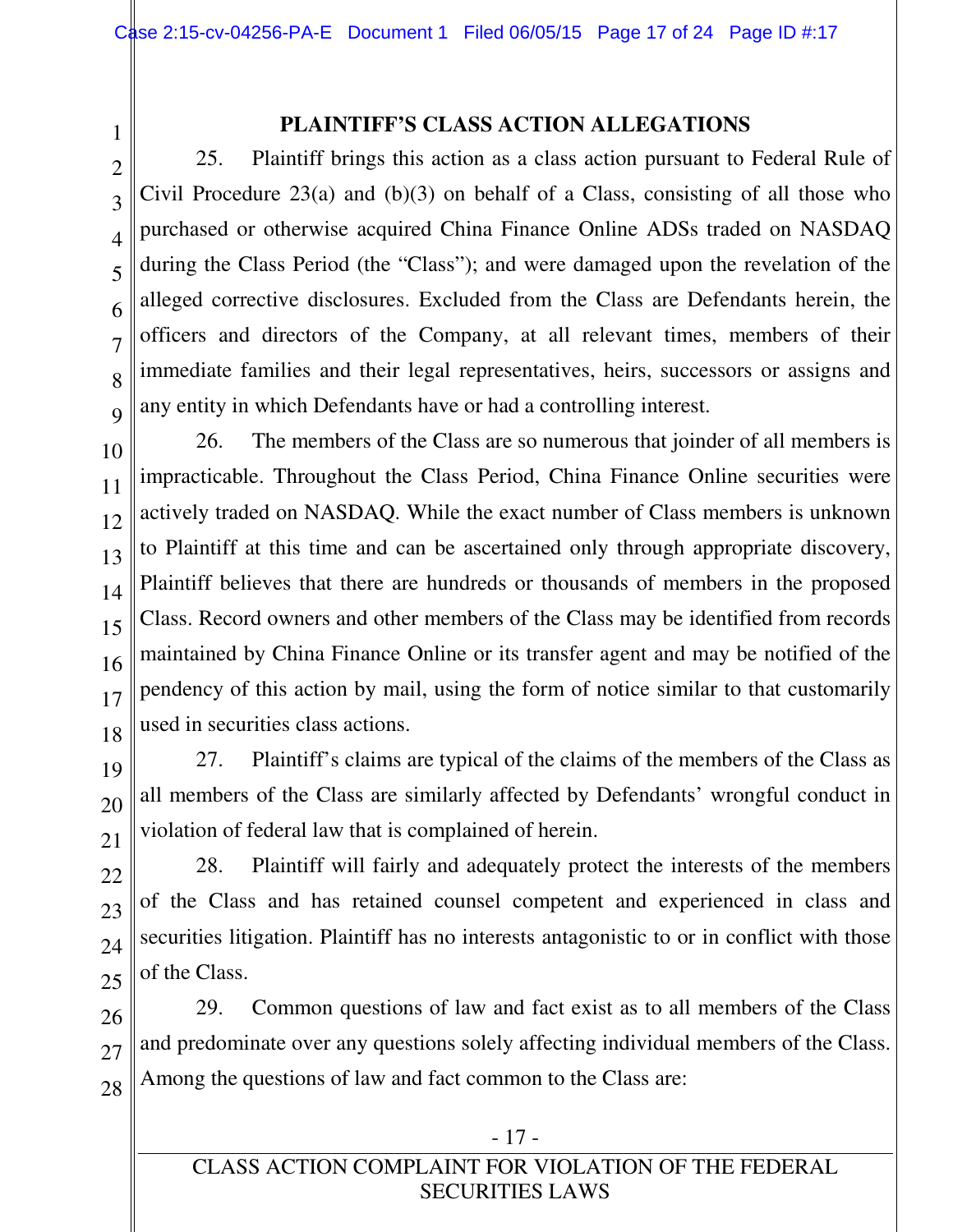| 1              |     | whether the federal securities laws were violated by Defendants' acts as             |
|----------------|-----|--------------------------------------------------------------------------------------|
| $\overline{2}$ |     | alleged herein;                                                                      |
| 3              |     | whether statements made by Defendants to the investing public during                 |
| 4              |     | the Class Period misrepresented material facts about the business,                   |
| 5              |     | operations and management of China Finance Online;                                   |
| 6              |     | whether the Individual Defendants caused China Finance Online to issue               |
| $\overline{7}$ |     | false and misleading financial statements during the Class Period;                   |
| 8              |     | whether Defendants acted knowingly or recklessly in issuing false and                |
| 9              |     | misleading financial statements;                                                     |
| 10             |     | whether the prices of China Finance Online ADSs during the Class                     |
| 11             |     | Period were artificially inflated because of the Defendants' conduct                 |
| 12             |     | complained of herein; and,                                                           |
| 13             |     | whether the members of the Class have sustained damages and, if so,                  |
| 14             |     | what is the proper measure of damages.                                               |
| 15             | 30. | A class action is superior to all other available methods for the fair and           |
| 16             |     | efficient adjudication of this controversy since joinder of all members is           |
| 17             |     | impracticable. Furthermore, as the damages suffered by individual Class members      |
| 18             |     | may be relatively small, the expense and burden of individual litigation make it     |
| 19             |     | impossible for members of the Class to individually redress the wrongs done to them. |
|                |     | 20 There will be no difficulty in the management of this action as a class action.   |
| 21             | 31. | Plaintiff will rely, in part, upon the presumption of reliance established           |
| 22             |     | by the fraud-on-the-market doctrine in that:                                         |
| 23             |     | Defendants made public misrepresentations or failed to disclose material             |
| 24             |     | facts during the Class Period;                                                       |
| 25             |     | the omissions and misrepresentations were material;                                  |
| 26             |     | China Finance Online ADSs are traded in efficient markets;                           |
| 27             |     | the Company's shares were liquid and traded with moderate to heavy                   |
| 28             |     | volume during the Class Period;                                                      |
|                |     | $-18-$                                                                               |
|                |     | CLASS ACTION COMPLAINT FOR VIOLATION OF THE FEDERAL                                  |

SECURITIES LAWS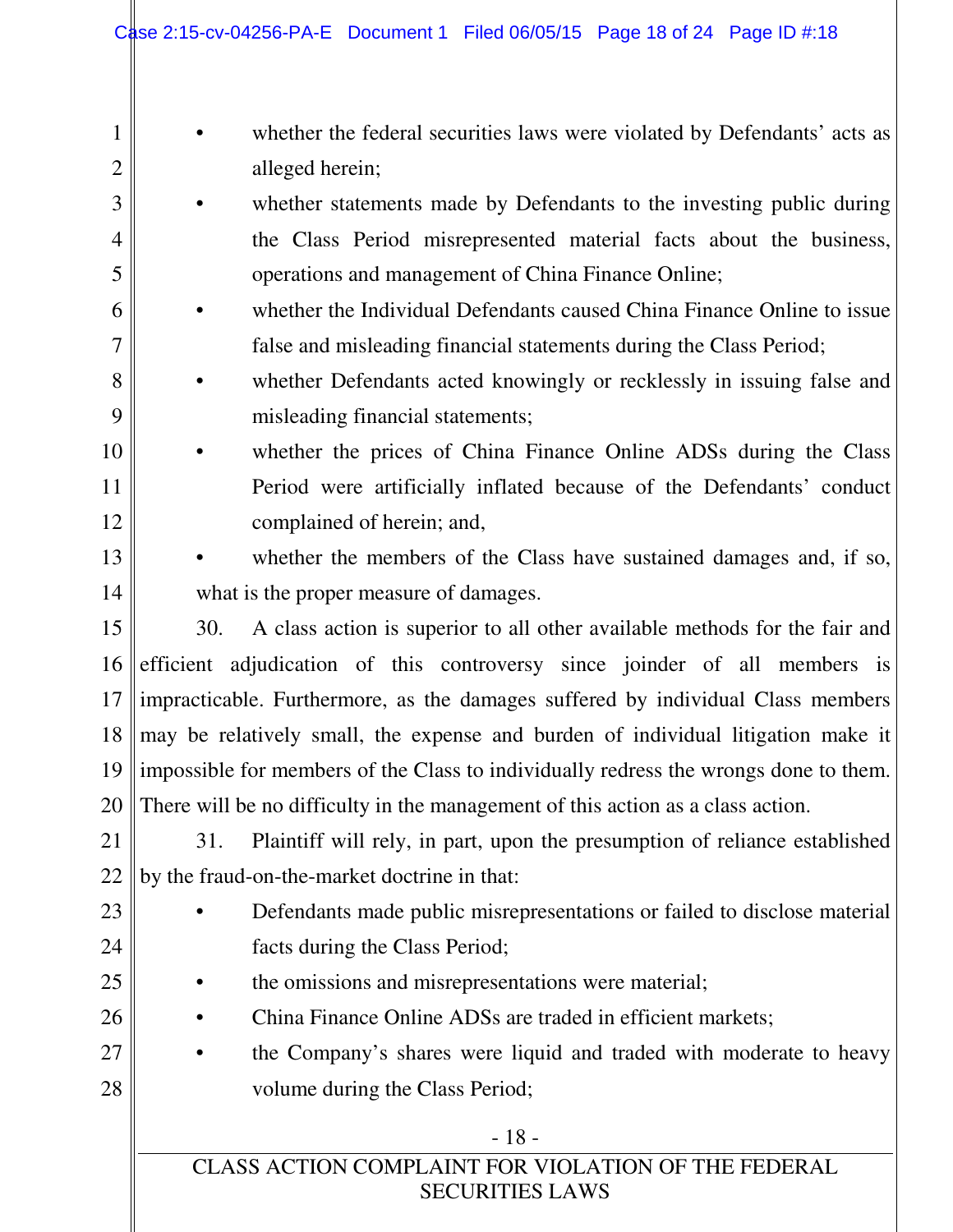| 1              |                                                                                         | China Finance Online ADSs traded on NASDAQ, and was covered by                                 |  |  |  |
|----------------|-----------------------------------------------------------------------------------------|------------------------------------------------------------------------------------------------|--|--|--|
| $\overline{2}$ |                                                                                         | multiple analysts;                                                                             |  |  |  |
| 3              |                                                                                         | the misrepresentations and omissions alleged would tend to induce a                            |  |  |  |
| 4              |                                                                                         | reasonable investor to misjudge the value of the Company's securities;                         |  |  |  |
| 5              |                                                                                         | and                                                                                            |  |  |  |
| 6              |                                                                                         | Plaintiff and members of the Class purchased and/or sold China Finance                         |  |  |  |
| 7              |                                                                                         | Online ADSs between the time the Defendants failed to disclose or                              |  |  |  |
| 8              |                                                                                         | misrepresented material facts and the time the true facts were disclosed,                      |  |  |  |
| 9              |                                                                                         | without knowledge of the omitted or misrepresented facts.                                      |  |  |  |
| 10             | 32.                                                                                     | Based upon the foregoing, Plaintiff and the members of the Class are                           |  |  |  |
| 11             |                                                                                         | entitled to a presumption of reliance upon the integrity of the market.                        |  |  |  |
| 12             | 33.                                                                                     | Alternatively, Plaintiffs and the members of the Class are entitled to the                     |  |  |  |
| 13             |                                                                                         | presumption of reliance established by the Supreme Court in Affiliated Ute Citizens of         |  |  |  |
| 14             |                                                                                         | the State of Utah v. United States, 406 U.S. 128, 92 S. Ct. 2430 (1972), as Defendants         |  |  |  |
| 15             | omitted material information in their Class Period statements in violation of a duty to |                                                                                                |  |  |  |
| 16             |                                                                                         | disclose such information, as detailed above.                                                  |  |  |  |
| 17             |                                                                                         | <b>COUNT I</b>                                                                                 |  |  |  |
| 18<br>19       |                                                                                         | Violation of Section 10(b) of The Exchange Act and Rule 10b-5<br><b>Against All Defendants</b> |  |  |  |
| 20             | 34.                                                                                     | Plaintiff repeats and realleges each and every allegation contained above                      |  |  |  |
| 21             |                                                                                         | as if fully set forth herein.                                                                  |  |  |  |
| 22             | 35.                                                                                     | This Count is asserted against Defendants and is based upon Section                            |  |  |  |
| 23             |                                                                                         | 10(b) of the Exchange Act, 15 U.S.C. § 78j(b), and Rule 10b-5 promulgated                      |  |  |  |
| 24             | thereunder by the SEC.                                                                  |                                                                                                |  |  |  |
| 25             | 36.                                                                                     | During the Class Period, Defendants engaged in a plan, scheme,                                 |  |  |  |
| 26             |                                                                                         | conspiracy and course of conduct, pursuant to which they knowingly or recklessly               |  |  |  |
| 27             |                                                                                         | engaged in acts, transactions, practices and courses of business which operated as a           |  |  |  |
| 28             |                                                                                         | fraud and deceit upon Plaintiff and the other members of the Class; made various               |  |  |  |
|                |                                                                                         |                                                                                                |  |  |  |
|                |                                                                                         | $-19-$                                                                                         |  |  |  |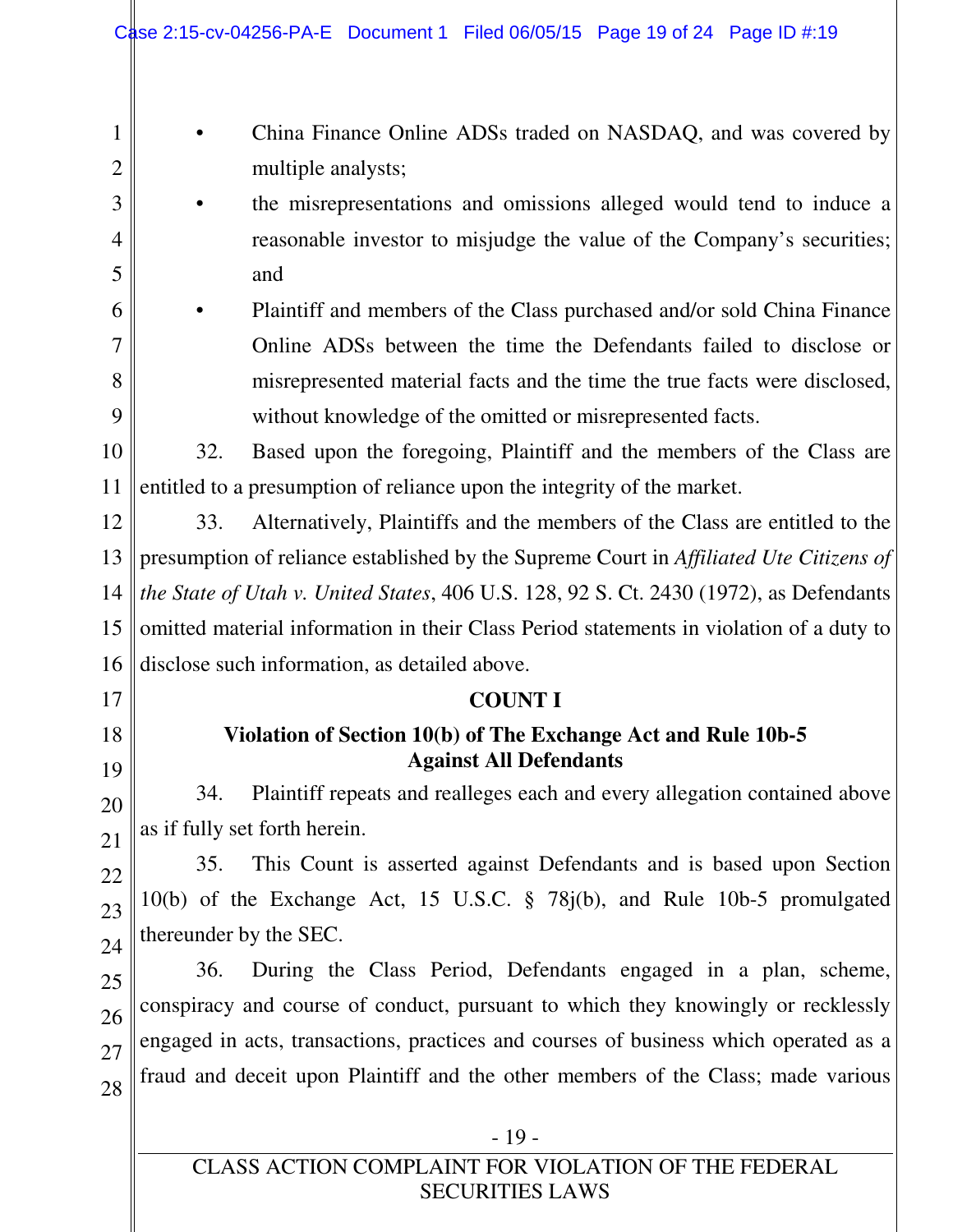1 2 3 4 5 6 7 8 9 10 11 untrue statements of material facts and omitted to state material facts necessary in order to make the statements made, in light of the circumstances under which they were made, not misleading; and employed devices, schemes and artifices to defraud in connection with the purchase and sale of securities. Such scheme was intended to, and, throughout the Class Period, did: (i) deceive the investing public, including Plaintiff and other Class members, as alleged herein; (ii) artificially inflate and maintain the market price of China Finance Online ADSs; and (iii) cause Plaintiff and other members of the Class to purchase or otherwise acquire China Finance Online ADSs and options at artificially inflated prices. In furtherance of this unlawful scheme, plan and course of conduct, Defendants, and each of them, took the actions set forth herein.

12 13 14 15 16 17 18 19 20 37. Pursuant to the above plan, scheme, conspiracy and course of conduct, each of the Defendants participated directly or indirectly in the preparation and/or issuance of the quarterly and annual reports, SEC filings, press releases and other statements and documents described above, including statements made to securities analysts and the media that were designed to influence the market for China Finance Online ADSs. Such reports, filings, releases and statements were materially false and misleading in that they failed to disclose material adverse information and misrepresented the truth about China Finance Online's finances and business prospects.

21 22 23 24 25 26 27 28 38. By virtue of their positions at China Finance Online, Defendants had actual knowledge of the materially false and misleading statements and material omissions alleged herein and intended thereby to deceive Plaintiff and the other members of the Class, or, in the alternative, Defendants acted with reckless disregard for the truth in that they failed or refused to ascertain and disclose such facts as would reveal the materially false and misleading nature of the statements made, although such facts were readily available to Defendants. Said acts and omissions of Defendants were committed willfully or with reckless disregard for the truth. In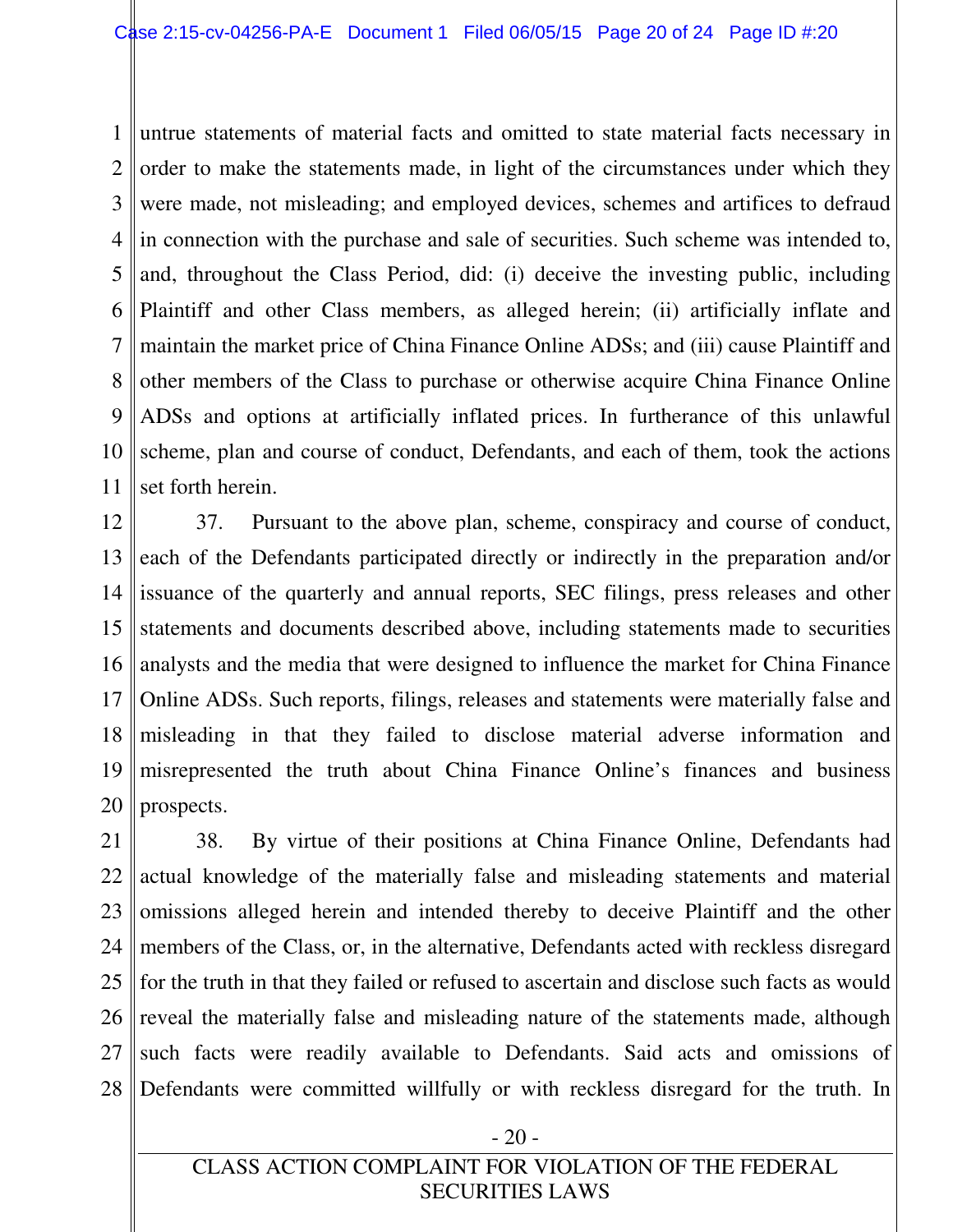1 2 addition, each defendant knew or recklessly disregarded that material facts were being misrepresented or omitted as described above.

3 4 5 6 39. Defendants were personally motivated to make false statements and omit material information necessary to make the statements not misleading in order to personally benefit from the sale of China Finance Online ADSs from their personal portfolios.

7 8 9 10 40. Information showing that Defendants acted knowingly or with reckless disregard for the truth is peculiarly within Defendants' knowledge and control. As the senior managers and/or directors of China Finance Online, the Individual Defendants had knowledge of the details of China Finance Online's internal affairs.

11 12 13 14 15 16 17 18 19 20 21 22 23 24 25 26 41. The Individual Defendants are liable both directly and indirectly for the wrongs complained of herein. Because of their positions of control and authority, the Individual Defendants were able to and did, directly or indirectly, control the content of the statements of China Finance Online. As officers and/or directors of a publiclyheld company, the Individual Defendants had a duty to disseminate timely, accurate, and truthful information with respect to China Finance Online's businesses, operations, future financial condition and future prospects. As a result of the dissemination of the aforementioned false and misleading reports, releases and public statements, the market price for China Finance Online ADSs was artificially inflated throughout the Class Period. In ignorance of the adverse facts concerning China Finance Online's business and financial condition which were concealed by Defendants, Plaintiff and the other members of the Class purchased or otherwise acquired China Finance Online ADSs at artificially inflated prices and relied upon the price of the securities, the integrity of the market for the securities and/or upon statements disseminated by Defendants, and were damaged upon the revelation of the alleged corrective disclosures.

27 28 42. During the Class Period, China Finance Online ADSs were traded on an active and efficient market. Plaintiff and the other members of the Class, relying on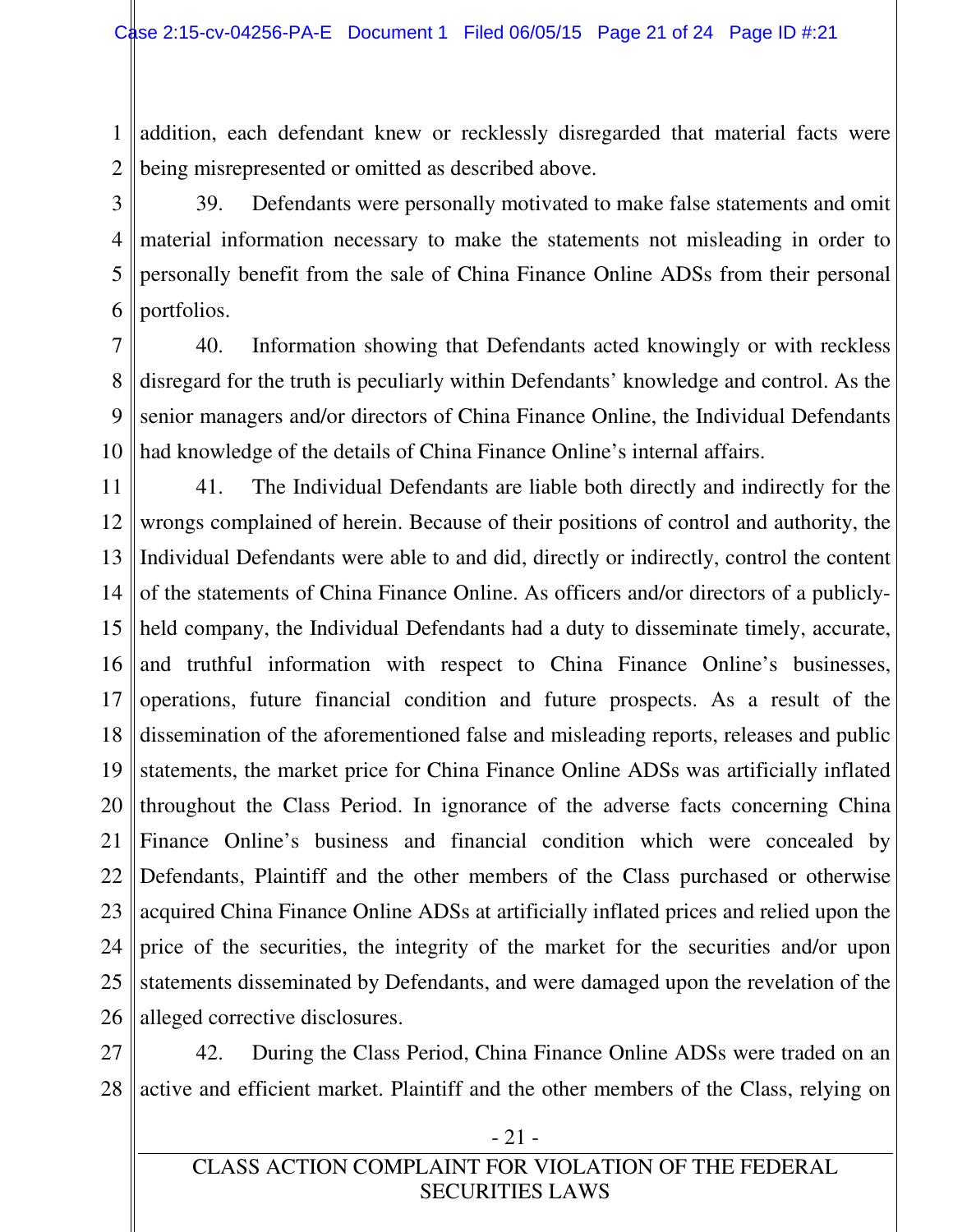1 2 3 4 5 6 7 8 9 10 11 the materially false and misleading statements described herein, which the Defendants made, issued or caused to be disseminated, or relying upon the integrity of the market, purchased or otherwise acquired shares of China Finance Online ADSs at prices artificially inflated by Defendants' wrongful conduct. Had Plaintiff and the other members of the Class known the truth, they would not have purchased or otherwise acquired said securities, or would not have purchased or otherwise acquired them at the inflated prices that were paid. At the time of the purchases and/or acquisitions by Plaintiff and the Class, the true value of China Finance Online ADSs was substantially lower than the prices paid by Plaintiff and the other members of the Class. The market price of China Finance Online ADSs declined sharply upon public disclosure of the facts alleged herein to the injury of Plaintiff and Class members.

12 13 14 43. By reason of the conduct alleged herein, Defendants knowingly or recklessly, directly or indirectly, have violated Section 10(b) of the Exchange Act and Rule 10b-5 promulgated thereunder.

15 16 17 18 19 44. As a direct and proximate result of Defendants' wrongful conduct, Plaintiff and the other members of the Class suffered damages in connection with their respective purchases, acquisitions and sales of the Company's securities during the Class Period, upon the disclosure that the Company had been disseminating misrepresented financial statements to the investing public.

**COUNT II** 

**Violation of Section 20(a) ofThe Exchange Act Against The Individual Defendants** 

foregoing paragraphs as if fully set forth herein.

45. Plaintiff repeats and realleges each and every allegation contained in the

20

21

### 22

23

24

25 26 27 28 46. During the Class Period, the Individual Defendants participated in the operation and management of China Finance Online, and conducted and participated, directly and indirectly, in the conduct of China Finance Online's business affairs.

CLASS ACTION COMPLAINT FOR VIOLATION OF THE FEDERAL SECURITIES LAWS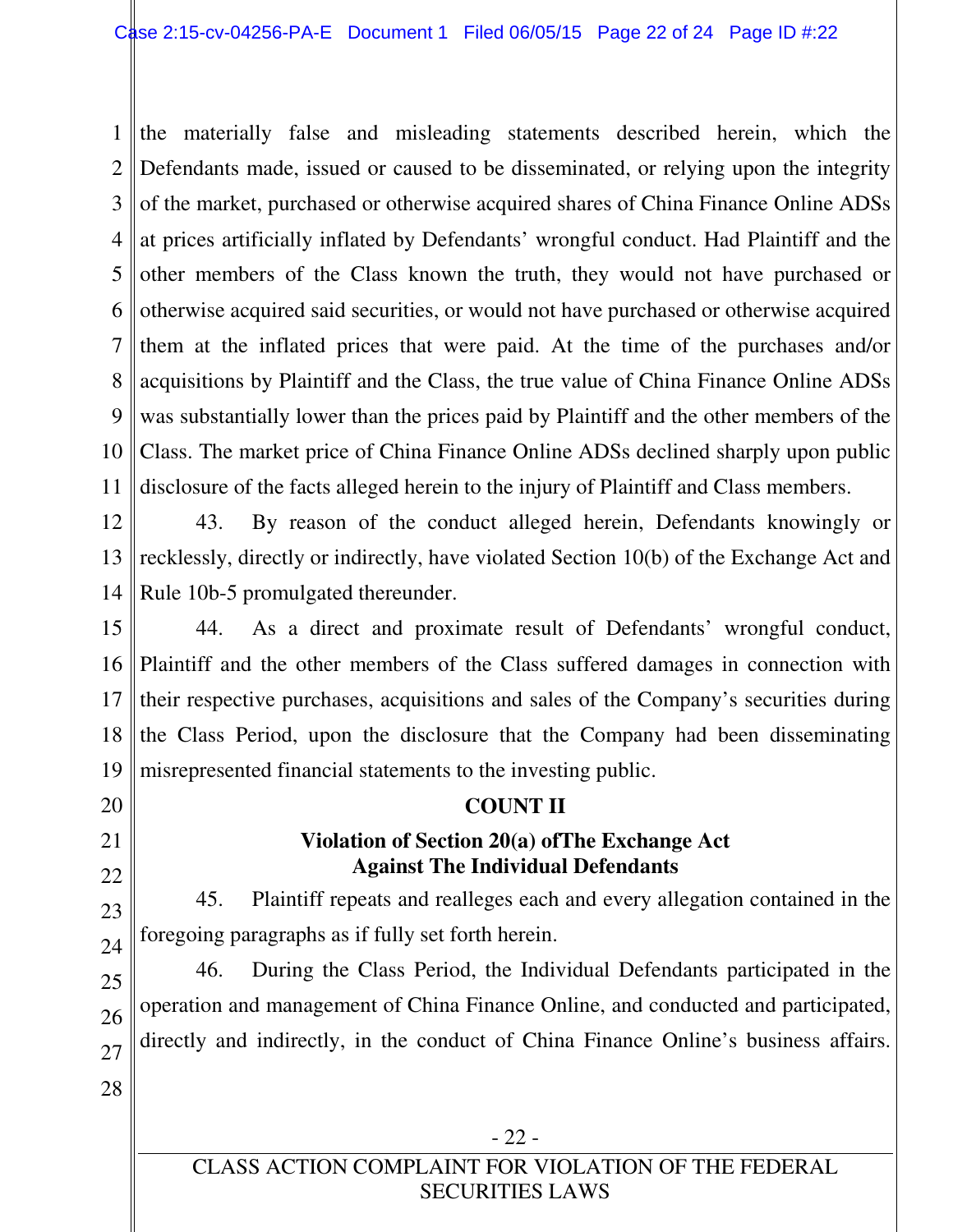1 2 Because of their senior positions, they knew the adverse non-public information regarding China Finance Online's business practices.

3 4 5 6 7 47. As officers and/or directors of a publicly owned company, the Individual Defendants had a duty to disseminate accurate and truthful information with respect to China Finance Online's financial condition and results of operations, and to correct promptly any public statements issued by China Finance Online which had become materially false or misleading.

8 9 10 11 12 13 14 15 16 17 48. Because of their positions of control and authority as senior officers, the Individual Defendants were able to, and did, control the contents of the various reports, press releases and public filings which China Finance Online disseminated in the marketplace during the Class Period. Throughout the Class Period, the Individual Defendants exercised their power and authority to cause China Finance Online to engage in the wrongful acts complained of herein. The Individual Defendants therefore, were "controlling persons" of China Finance Online within the meaning of Section 20(a) of the Exchange Act. In this capacity, they participated in the unlawful conduct alleged which artificially inflated the market price of China Finance Online ADSs.

18 19 20 21 22 23 24 25 26 49. Each of the Individual Defendants, therefore, acted as a controlling person of China Finance Online. By reason of their senior management positions and/or being directors of China Finance Online, each of the Individual Defendants had the power to direct the actions of, and exercised the same to cause, China Finance Online to engage in the unlawful acts and conduct complained of herein. Each of the Individual Defendants exercised control over the general operations of China Finance Online and possessed the power to control the specific activities which comprise the primary violations about which Plaintiff and the other members of the Class complain.

- 27
- 28

- 23 -